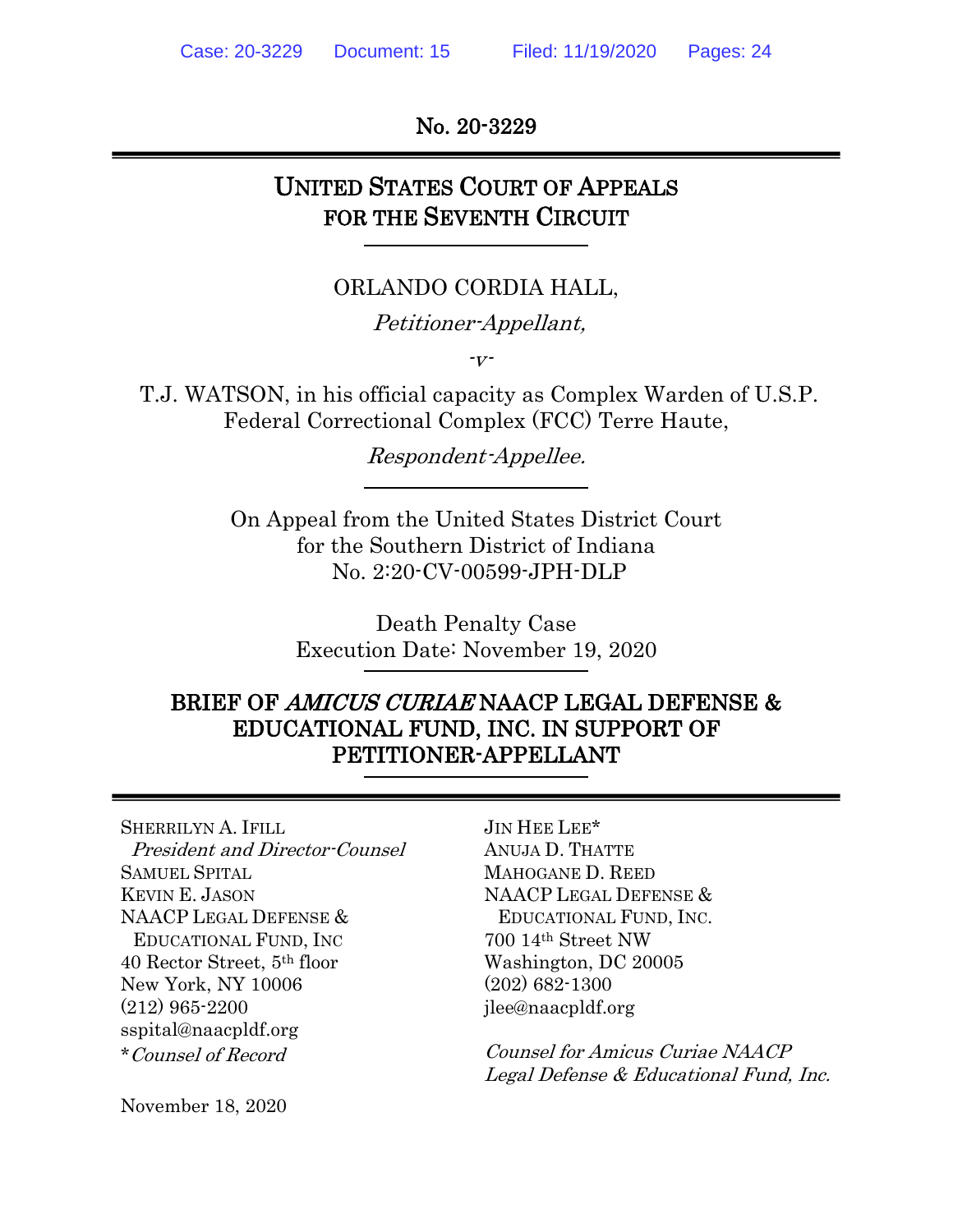Case: 20-3229 Document: 15 Filed: 11/19/2020 Pages: 24

**APPEARANCE & CIRCUIT RULE 26.1 DISCLOSURE STATEMENT**

Appellate Court No: 20-3229

Short Caption: Orlando Cordia Hall v. TJ Watson

 To enable the judges to determine whether recusal is necessary or appropriate, an attorney for a non-governmental party, amicus curiae, intervenor or a private attorney representing a government party, must furnish a disclosure statement providing the following information in compliance with Circuit Rule 26.1 and Fed. R. App. P. 26.1.

 The Court prefers that the disclosure statements be filed immediately following docketing; but, the disclosure statement must be filed within 21 days of docketing or upon the filing of a motion, response, petition, or answer in this court, whichever occurs first. Attorneys are required to file an amended statement to reflect any material changes in the required information. The text of the statement must also be included in the front of the table of contents of the party's main brief. **Counsel is required to complete the entire statement and to use N/A for any information that is not applicable if this form is used.**



#### **PLEASE CHECK HERE IF ANY INFORMATION ON THIS FORM IS NEW OR REVISED AND INDICATE WHICH INFORMATION IS NEW OR REVISED.**

- (1) The full name of every party that the attorney represents in the case (if the party is a corporation, you must provide the corporate disclosure information required by Fed. R. App. P. 26.1 by completing item #3): NAACP Legal Defense & Educational Fund, Inc.
- (2) The names of all law firms whose partners or associates have appeared for the party in the case (including proceedings in the district court or before an administrative agency) or are expected to appear for the party in this court: N/A
- (3) If the party, amicus or intervenor is a corporation:
	- i) Identify all its parent corporations, if any; and

N/A

ii) list any publicly held company that owns 10% or more of the party's, amicus' or intervenor's stock:

N/A

(4) Provide information required by FRAP 26.1(b) Organizational Victims in Criminal Cases:

N/A

(5) Provide Debtor information required by FRAP 26.1 (c) 1 & 2:

N/A

| Attorney's Signature: /s/ Jin Hee Lee                                                                                                                  | Date: 11/18/20             |
|--------------------------------------------------------------------------------------------------------------------------------------------------------|----------------------------|
| Attorney's Printed Name: Jin Hee Lee                                                                                                                   |                            |
| Please indicate if you are <i>Counsel of Record</i> for the above listed parties pursuant to Circuit Rule 3(d). <b>Yes <math>\mathcal{V}</math> No</b> |                            |
| Address: NAACP Legal Defense & Educational Fund, Inc.                                                                                                  |                            |
| 700 14th Street N.W., Suite 600, Washington, DC 20005                                                                                                  |                            |
| Phone Number: (202) 682-1300                                                                                                                           | Fax Number: (202) 682-1312 |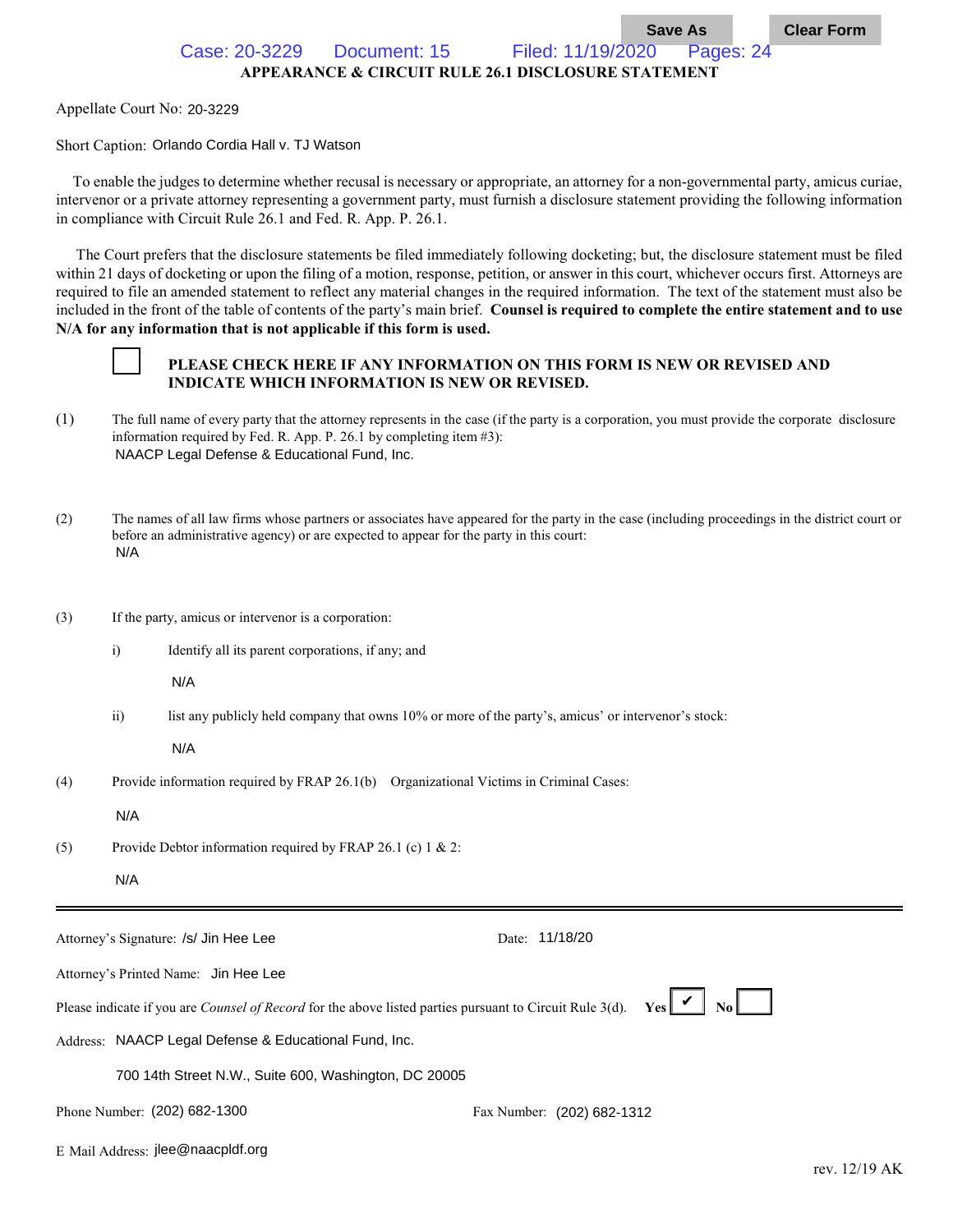### TABLE OF CONTENTS

| I. Mr. Hall's Claims Are Entitled to Review Under the § 2241                                                                                                                                                 |
|--------------------------------------------------------------------------------------------------------------------------------------------------------------------------------------------------------------|
| II. When a Habeas Petitioner Presents Previously Unavailable Evidence<br>that His Death Sentence Was Influenced by Racial Discrimination, No<br>Procedural Requirement Should Prevent a Merits Review of the |
|                                                                                                                                                                                                              |
|                                                                                                                                                                                                              |
|                                                                                                                                                                                                              |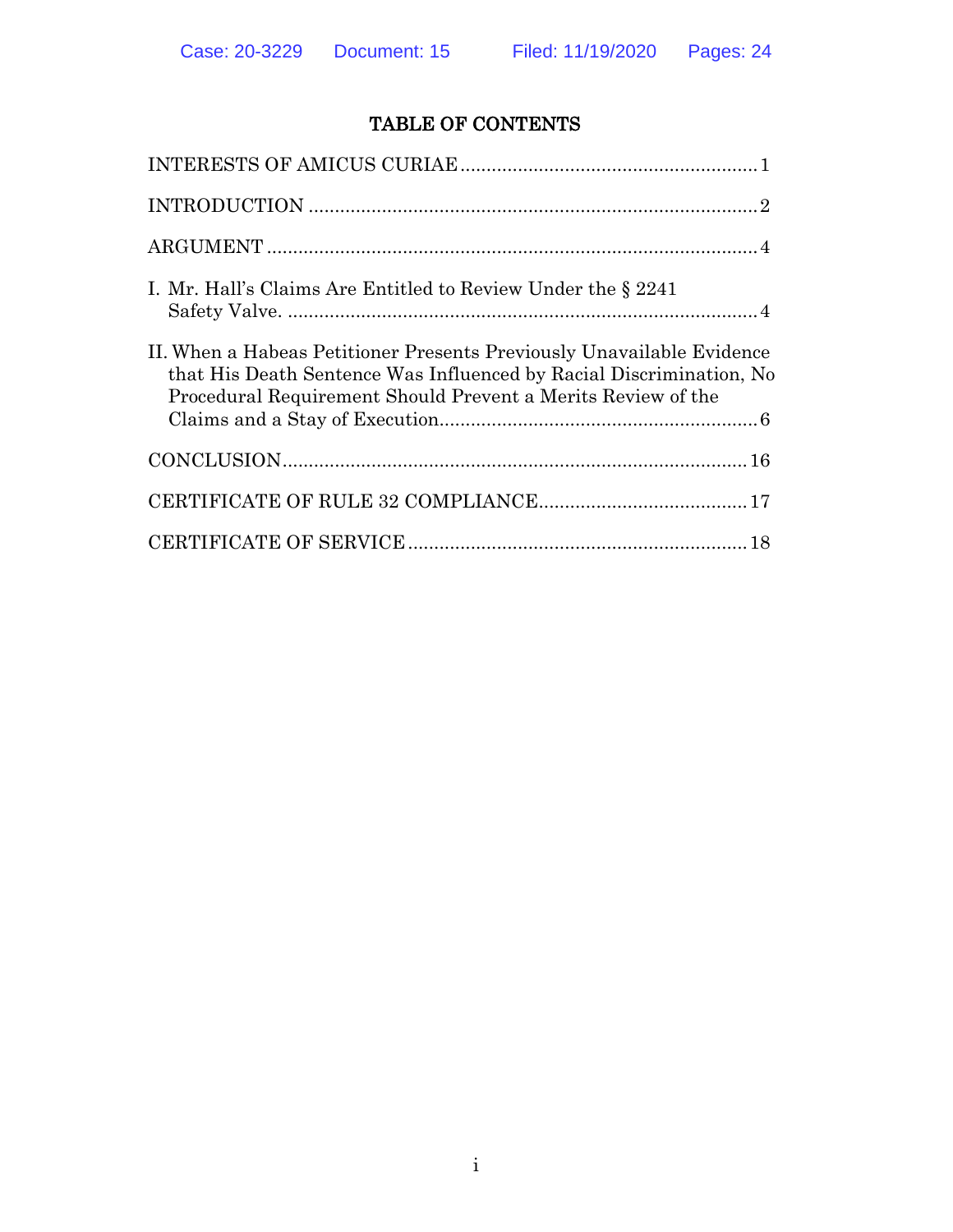### TABLE OF AUTHORITIES

# $Page(s)$

### Cases

| Alexander v. Louisiana,                     |
|---------------------------------------------|
| Batson v. Kentucky,                         |
| Boumediene v. Bush,                         |
| Bowen v. Johnston,                          |
| Brown v. Rios,                              |
| Buck v. Davis,                              |
| Carter v. Jury Commission of Greene County, |
| Coleman v. Thompson,                        |
| Edmonson v. Leesville Concrete Co.,         |
| Flowers v. Mississippi,                     |
| Furman v. Georgia,                          |
| Georgia v. McCollum,                        |
| Graham v. Collins,                          |
| Ham v. South Carolina,                      |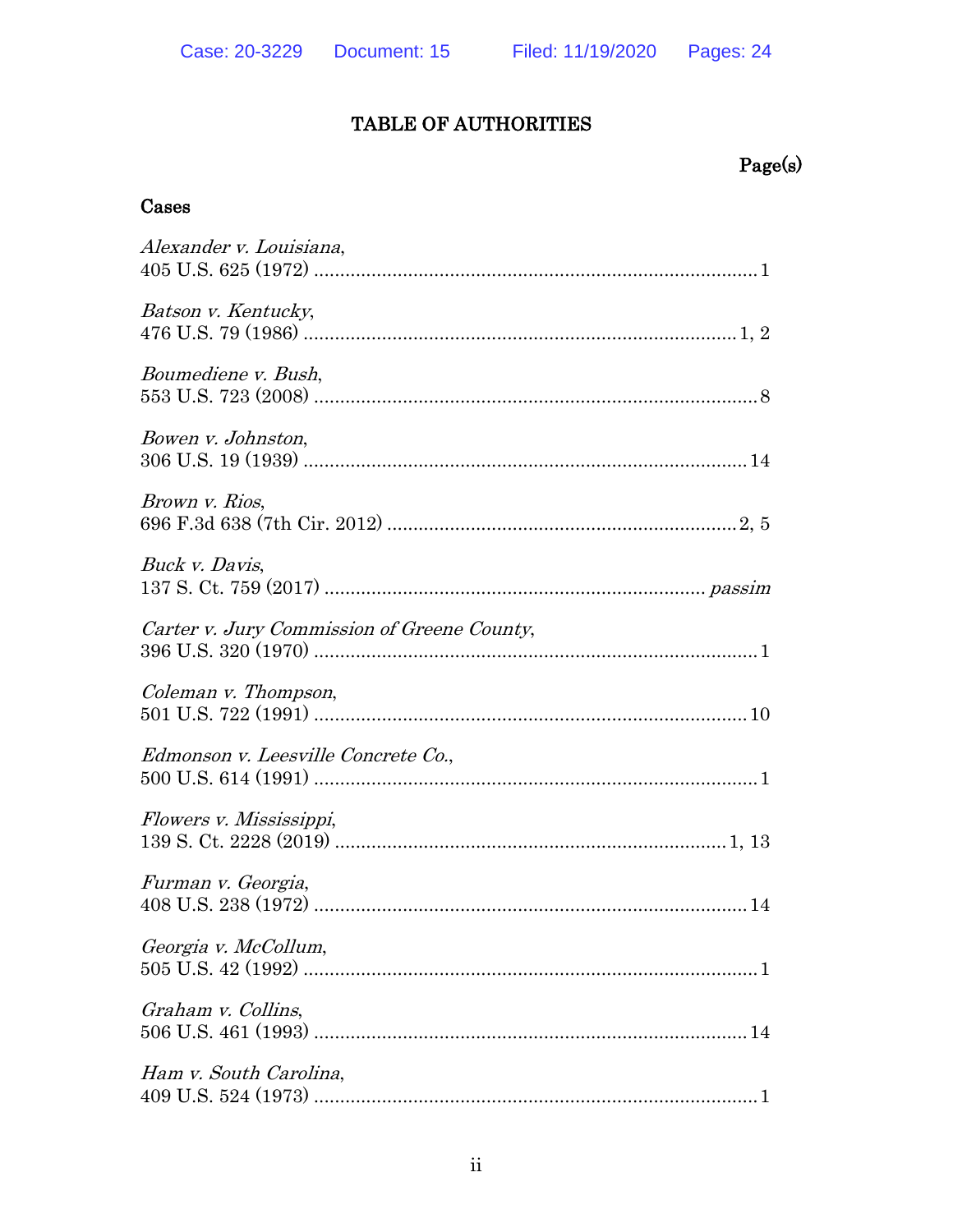| Harris v. Nelson,      |
|------------------------|
| Holland v. Florida,    |
| House v. Bell,         |
| Johnson v. California, |
| Martinez v. Ryan,      |
| McCleskey v. Kemp,     |
| McQuiggin v. Perkins,  |
| Miller-El v. Cockrel,  |
| Miller-El v. Dretke,   |
| Murray v. Carrier,     |
| Powers v. Ohio,        |
| Sawyer v. Whitley,     |
| Schlup v. Delo,        |
| Swain v. Alabama,      |
| Teague v. Lane,        |
| Turner v. Fouche,      |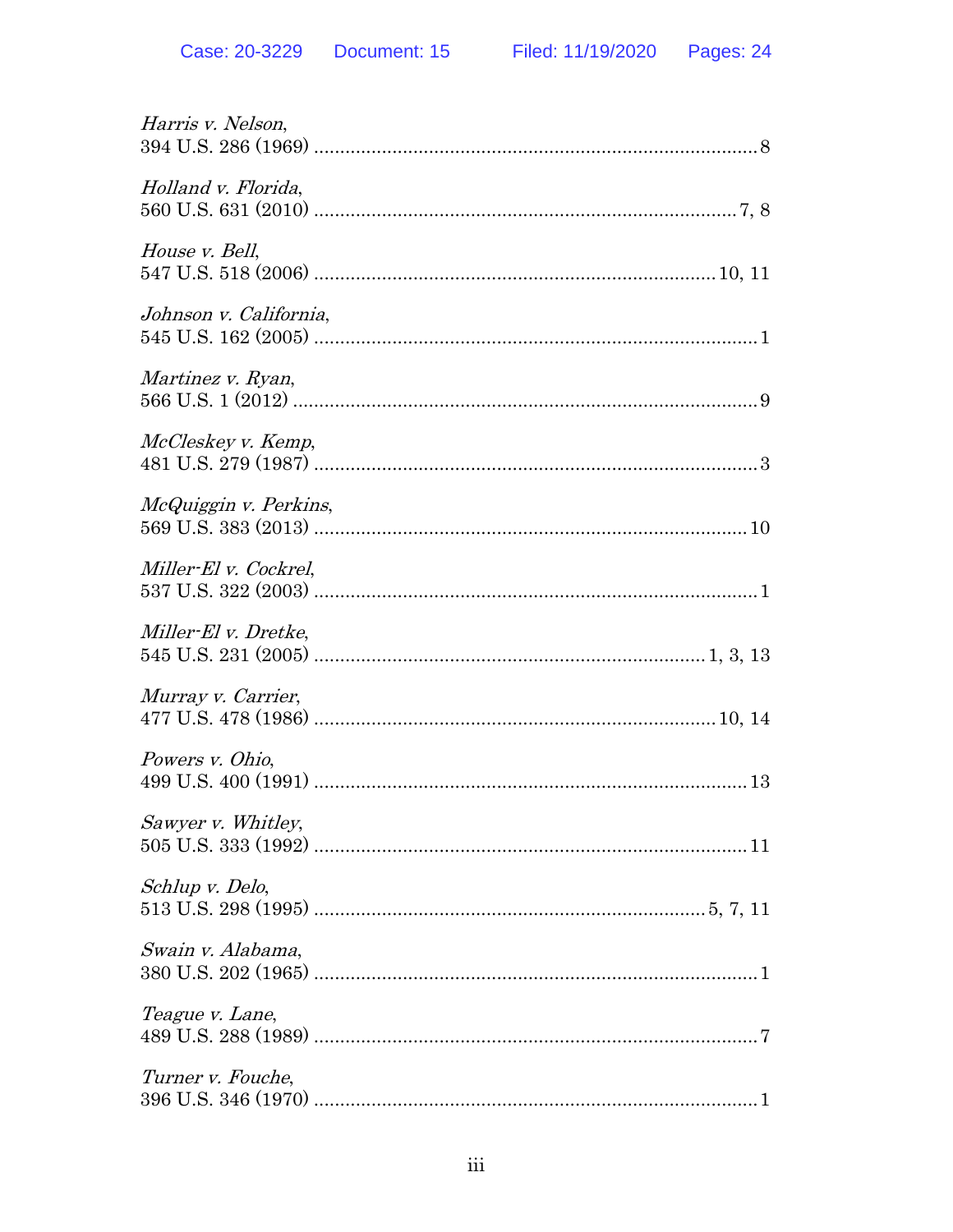| <b>Other Authority</b>     |
|----------------------------|
|                            |
|                            |
| <b>Statutes</b>            |
| <i>Webster v. Daniels,</i> |
| Wainwright v. Sykes,       |
| Turner v. Murray,          |

| Carrie Leonetti, Smoking Guns: The Supreme Court's Willingness            |  |
|---------------------------------------------------------------------------|--|
| to Lower Procedural Barriers to Merits Review in Cases Involving          |  |
| <i>Egregious Racial Bias in the Criminal Justice System, 101 Marq. L.</i> |  |
|                                                                           |  |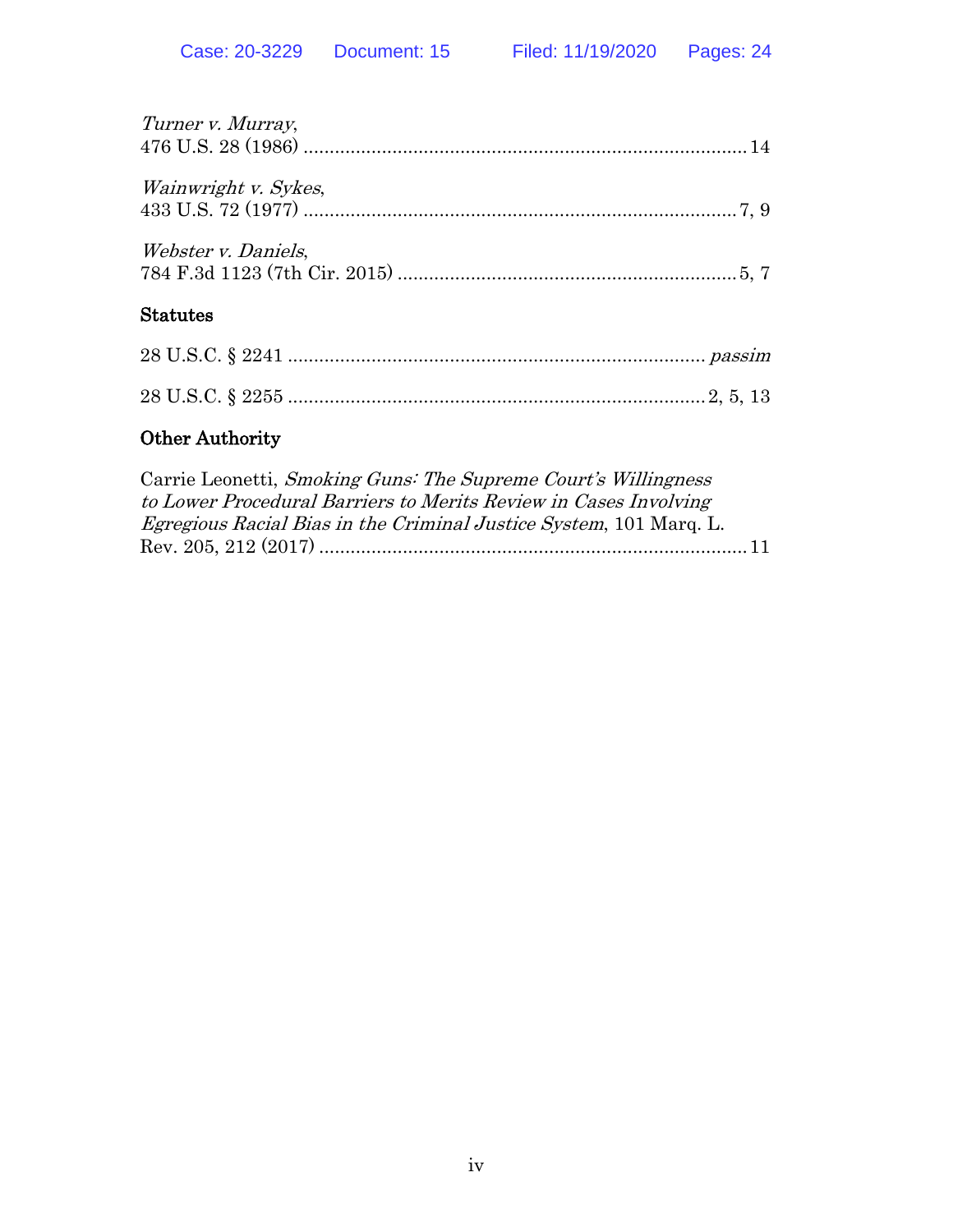#### <span id="page-6-11"></span><span id="page-6-7"></span>INTERESTS OF AMICUS CURIAE<sup>1</sup>

<span id="page-6-0"></span>The NAACP Legal Defense & Educational Fund, Inc. ("LDF") is the nation's first and foremost civil rights law organization. Through litigation, advocacy, public education, and outreach, LDF strives to secure equal justice under the law for all Americans and to break down barriers that prevent African Americans from realizing their basic civil and human rights.

<span id="page-6-12"></span><span id="page-6-3"></span><span id="page-6-2"></span><span id="page-6-1"></span>LDF has long been concerned about the persistent and pernicious influence of race on the administration of the criminal justice system in general, and on jury selection in particular. We have represented defendants in Swain v. Alabama, 380 U.S. 202 (1965), Alexander v. Louisiana, 405 U.S. 625 (1972), and Ham v. South Carolina, 409 U.S. 524 (1973); pioneered the affirmative use of civil actions to end jury discrimination, Carter v. Jury Commission of Greene County, 396 U.S. 320 (1970), Turner v. Fouche, 396 U.S. 346 (1970); and appeared as amicus curiae in myriad jury discrimination cases, including Batson v. Kentucky, 476 U.S. 79 (1986), Edmonson v. Leesville Concrete Co., 500 U.S. 614 (1991), Georgia v. McCollum, 505 U.S. 42 (1992), Miller-El v. Cockrel, 537 U.S. 322 (2003), Johnson v. California, 545 U.S. 162 (2005), Miller-El v. Dretke, 545 U.S. 231 (2005), and Flowers v. Mississippi, 139 S. Ct. 2228 (2019).

<span id="page-6-10"></span><span id="page-6-9"></span><span id="page-6-8"></span><span id="page-6-6"></span><span id="page-6-5"></span><span id="page-6-4"></span><sup>&</sup>lt;sup>1</sup> Amicus curiae states that no party's counsel authored this brief either in whole or in part, and further, that no party or party's counsel, or person or entity other than *amicus curiae*, amicus curiae's members, and their counsel, contributed money intended to fund preparing or submitting this brief.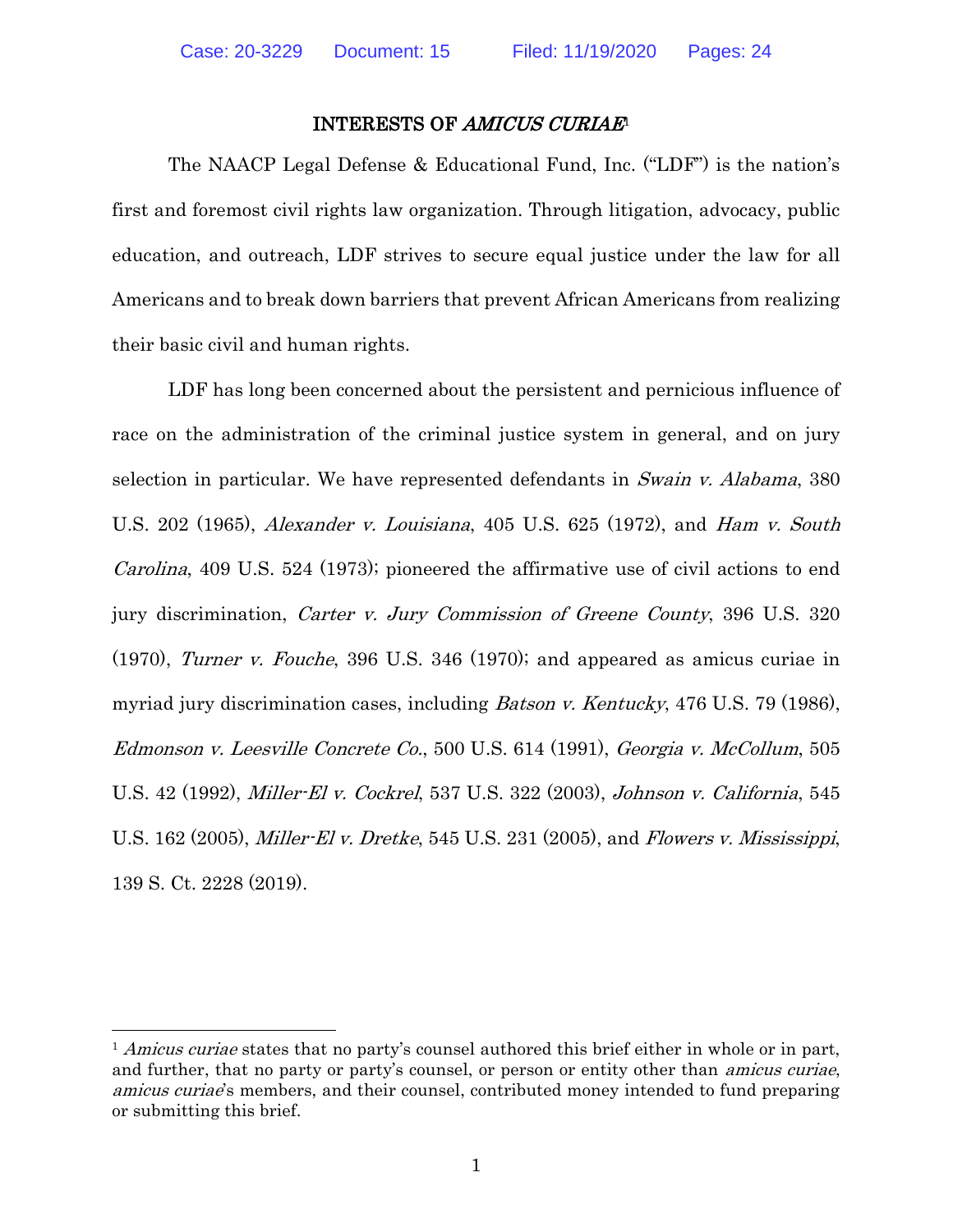#### <span id="page-7-4"></span><span id="page-7-3"></span><span id="page-7-1"></span>INTRODUCTION

<span id="page-7-0"></span>Orlando Cordia Hall was sentenced to death by an all-white jury in 1996 after federal prosecutors used peremptory strikes to remove four of five Black prospective jurors from the jury panel. After his sentence became final, and after his amended federal habeas petition under 28 U.S.C. § 2255 ("§ 2255") was denied, Mr. Hall's attorneys learned of substantial evidence supporting claims that: (a) the prosecution's reasons for striking the four Black prospective jurors from Mr. Hall's venire were racially motivated in violation of *Batson v. Kentucky*, 476 U.S. 79 (1986); and (b) the imposition of the federal death penalty, particularly in Texas, is impermissibly influenced by race in violation of the Fifth and Eighth Amendments to the United States Constitution. (See Hall's Petition for Writ of Habeas Corpus Pursuant to 28 U.S.C. § 2241, Hall v. T.J. Watson, 20 Civ. 599 (S.D. Ind. Nov. 12, 2020) (Dkt. No. 1) ("Hall Pet.") at  $1-3$ ,  $9-14$ .) Mr. Hall now seeks to vindicate these substantial claims by seeking habeas relief under 28 U.S.C. § 2241 ("§ 2241"). This Court should permit Mr. Hall to pursue his challenges and stay his execution.

<span id="page-7-2"></span>These important constitutional claims can only proceed under § 2241, which provides a remedy where other means of challenging confinement, i.e., § 2255, are unavailable. This Court has recognized that claims under § 2241 may be cognizable where to deny the petition would result in a fundamental "miscarriage of justice." Brown v. Rios, 696 F.3d 638, 640 (7th Cir. 2012). It would be a fundamental miscarriage of justice for the United States to carry out an execution without providing courts an opportunity to consider and resolve the merits of Mr. Hall's substantial claims that his death sentence is unlawfully tainted by racial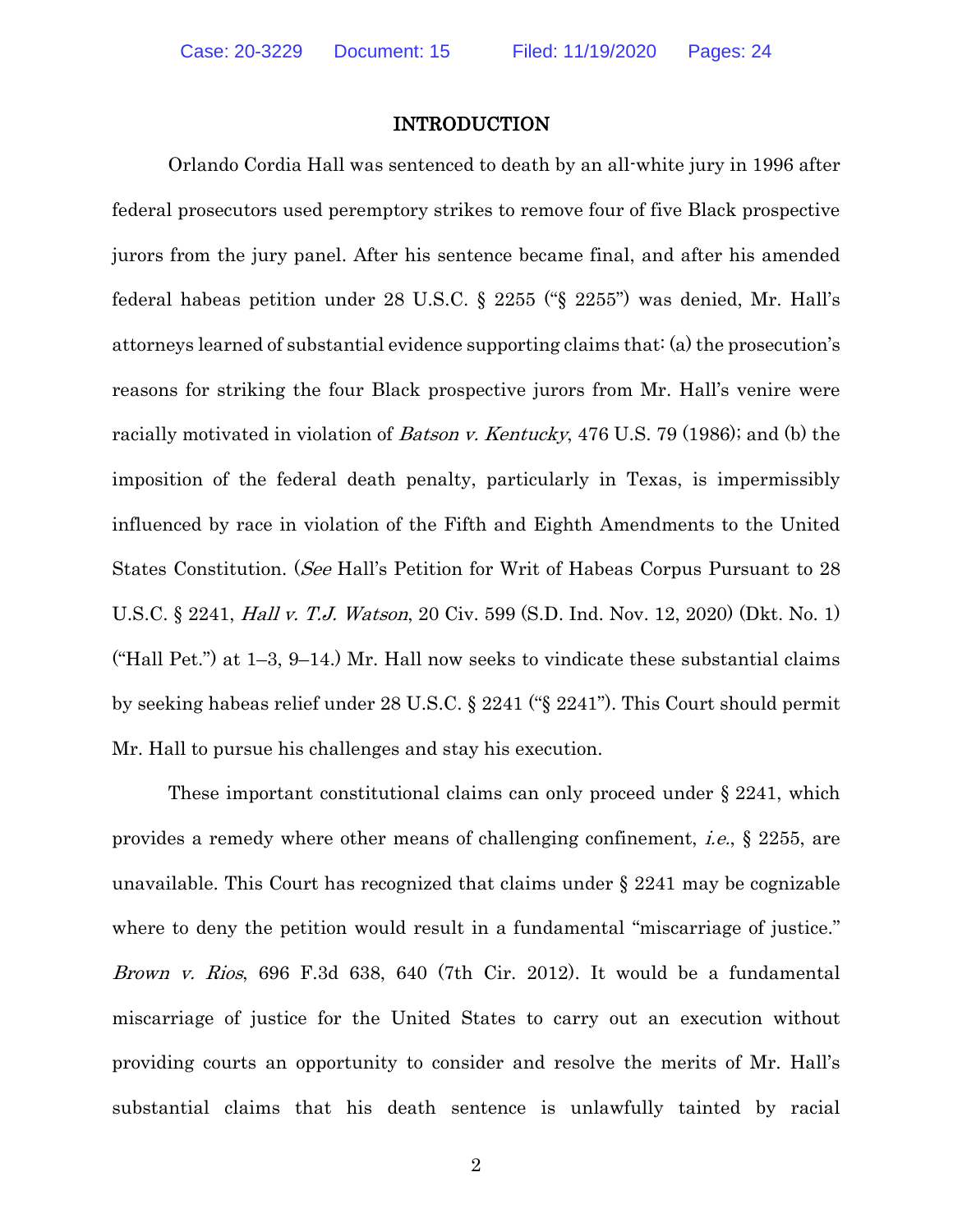discrimination.

<span id="page-8-1"></span>Claims that racial discrimination has infected a death sentence are different in kind than other constitutional harms. "Defendants are harmed, of course, when racial discrimination in jury selection compromises the right of trial by impartial jury." *Miller-El v. Dretke*, 545 U.S. 231, 237 (2005) (internal citations omitted). But, as the Supreme Court stressed in another capital case involving such discrimination, the harm is not limited to the defendant. "[R]acial minorities are harmed more generally, for prosecutors drawing racial lines in picking juries establish 'statesponsored group stereotypes rooted in, and reflective of, historical prejudice." Id. at 237–38 (internal citation omitted). And, more broadly, there is a serious injury to the rule of law itself: "the very integrity of the courts is jeopardized when a prosecutor's discrimination invites cynicism respecting the jury's neutrality." Id. at 238 (internal citations omitted). Similarly, where a petitioner presents evidence that an entire system of capital sentencing is tainted by racial discrimination, the harm extends beyond the defendant by establishing state-sponsored prejudices and undermining the rule of law.

<span id="page-8-0"></span>In light of these unique harms, the Supreme Court has emphasized the need to "engage[] in 'unceasing efforts' to eradicate racial prejudice from our criminal justice system." McCleskey v. Kemp, 481 U.S. 279, 309 (1987) (internal citation omitted). Of particular significance here, the Government's ordinary interest in finality should not be accorded the same weight when the petitioner raises a substantial claim that his sentence of death is tainted by racial discrimination. As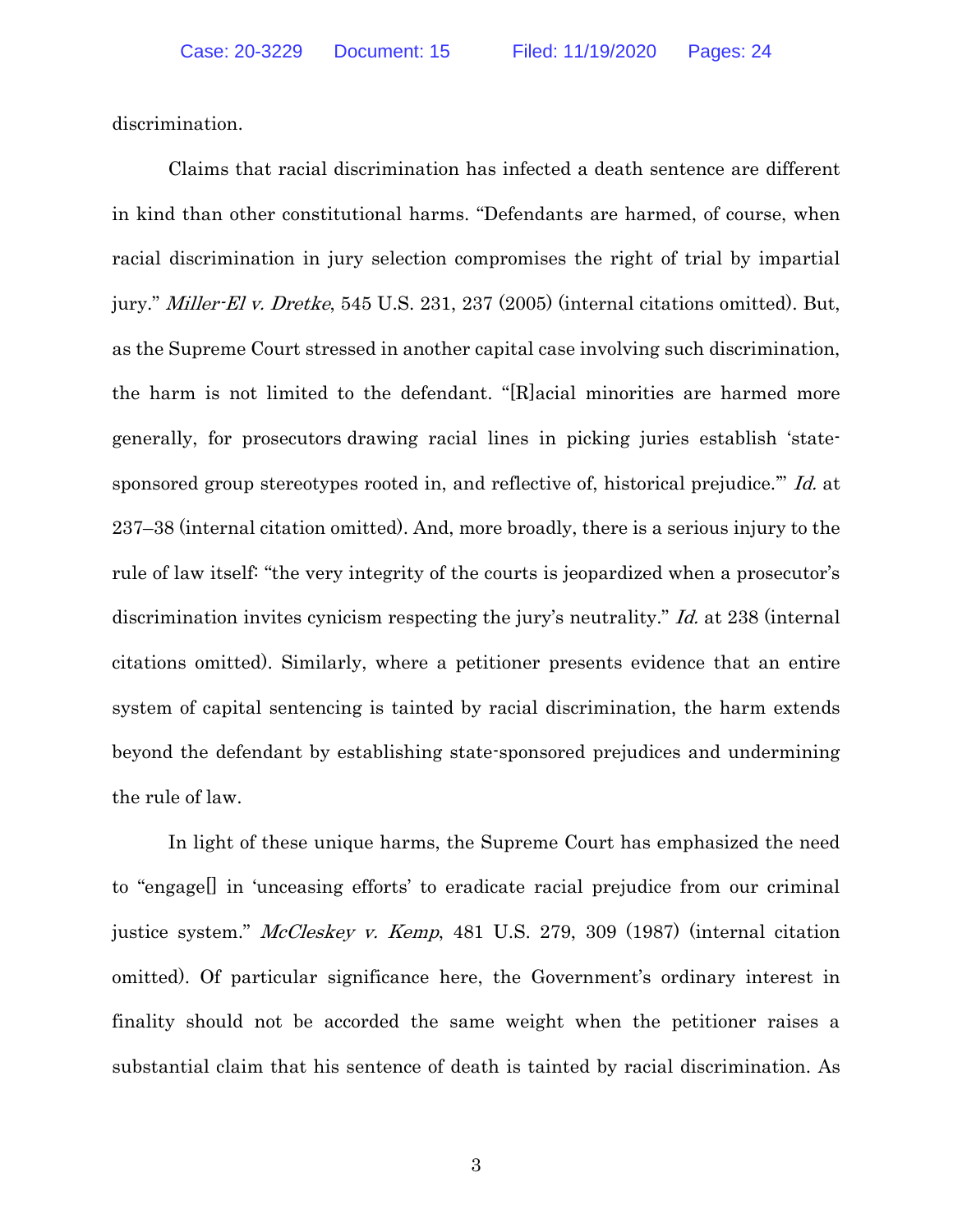<span id="page-9-2"></span>the Supreme Court recently explained, the "the State's interest in finality deserves little weight" when a petitioner demonstrates (even years after the denial of an initial habeas petition) that his death sentence was affected by such discrimination, because states "lack an interest in enforcing a capital sentence obtained on so flawed a basis." Buck v. Davis, 137 S. Ct. 759, 779 (2017). The United States here similarly lacks an interest in enforcing a death sentence obtained based on racial discrimination, and it would be a miscarriage of justice for Mr. Hall to be executed without any court considering the significant evidence he has presented that his death sentence was "obtained on so flawed a basis." Id.

Mr. Hall's habeas petition implicates the odious effects of race discrimination in both the jury selection and capital punishment contexts, and this Court should allow his claims to proceed. Amicus respectfully urges this Court to stay Mr. Hall's execution so that his claims of race discrimination may be adjudicated.

#### ARGUMENT

#### <span id="page-9-1"></span><span id="page-9-0"></span>I. Mr. Hall's Claims Are Entitled to Review Under the § 2241 Safety Valve.

In opposing Mr. Hall's request for relief under § 2241, the Government seeks to deny any review of Mr. Hall's substantial claims of racial discrimination and instead proceed with an execution that raises grave constitutional concerns. In particular, the Government argues that Mr. Hall's claims should be shielded from review because they were not brought earlier. (See Government's Response to Hall's 28 U.S.C. § 2241 Petition and Response in Opposition to Hall's Mot. For Stay, Hall v. T.J. Watson, 20 Civ. 599 (S.D. Ind. Nov. 16, 2020) (Dkt. No. 12) at 10–17.) But in so arguing, the Government ignores both (a) the fact that Mr. Hall's claims arise out of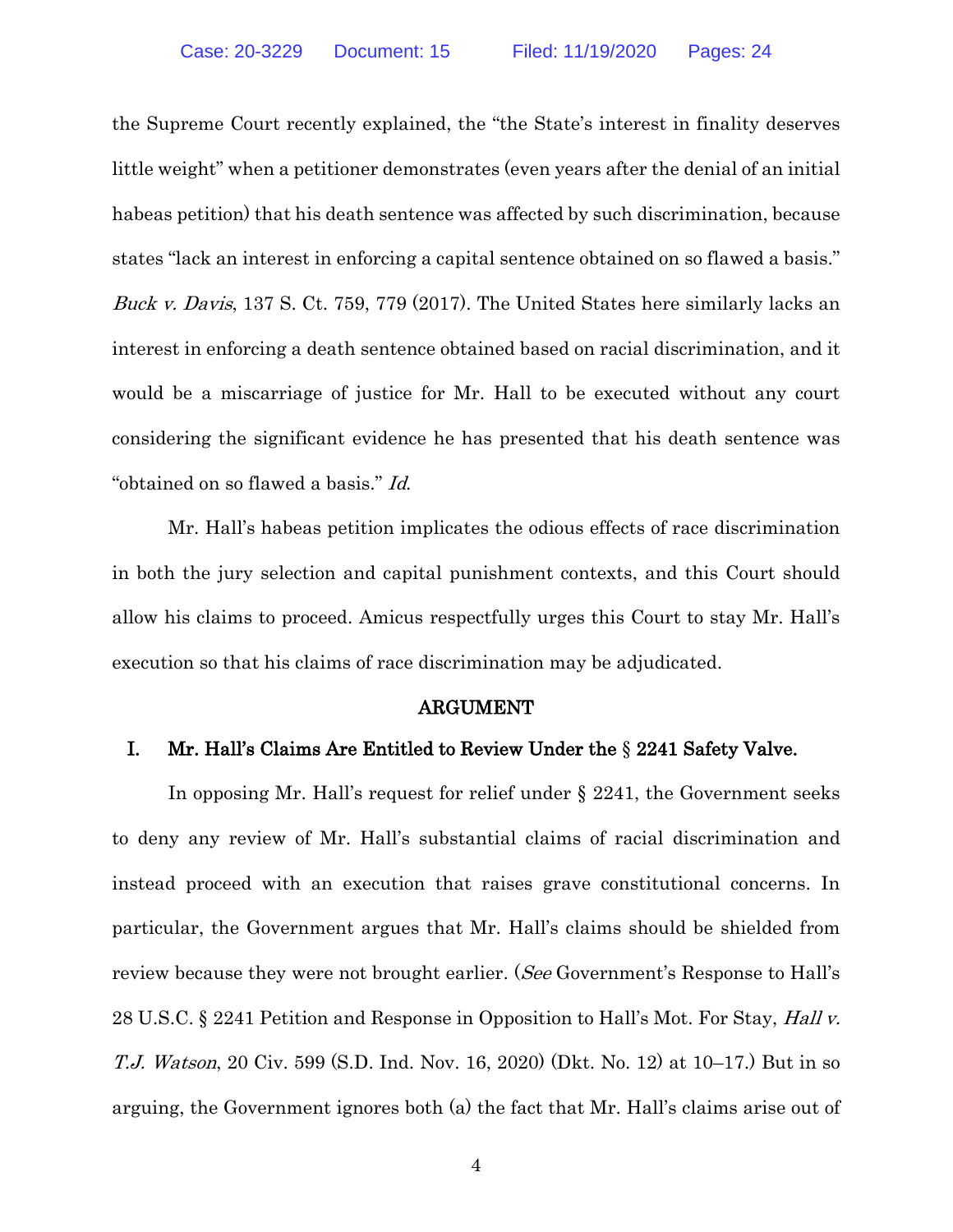<span id="page-10-3"></span>evidence that became available only after Mr. Hall's § 2255 proceedings had concluded, and (b) the role of  $\S$  2241 in preventing the kind of fundamental miscarriage of justice that would occur if the United States, in 2020, carried out an execution where the petitioner's death sentence was influenced by racial discrimination.

<span id="page-10-2"></span><span id="page-10-1"></span>As this Court has confirmed, § 2241 provides a critical safety valve for ensuring the reviewability of claims based on new evidence of an unconstitutional sentence that, as here, was not available at the  $\S 2255$  stage. See, e.g., Webster v. Daniels, 784 F.3d 1123, 1139 (7th Cir. 2015) (observing that "there is no reason to assume that our procedural system is powerless to act in such a case"). This is consistent with the tenet that "habeas corpus is, at its core, an equitable remedy" to correct fundamentally unjust sentences. Schlup v. Delo, 513 U.S. 298, 319 (1995); see Webster, 784 F.3d at 1139 ("[A] core purpose of habeas corpus is to prevent a custodian from inflicting an unconstitutional sentence."). As such, in determining whether claims are reviewable under § 2241, this Court has recognized that an important consideration is whether denying review of the petitioner's claim would result in "a miscarriage of justice." Brown, 696 F.3d at 640.

<span id="page-10-0"></span>As discussed below, it would be such a fundamental "miscarriage of justice" for the United States to carry out an execution before courts have the opportunity to consider the merits of substantial claims that the petitioner's death sentence was tainted by racial discrimination, such as those raised in this proceeding.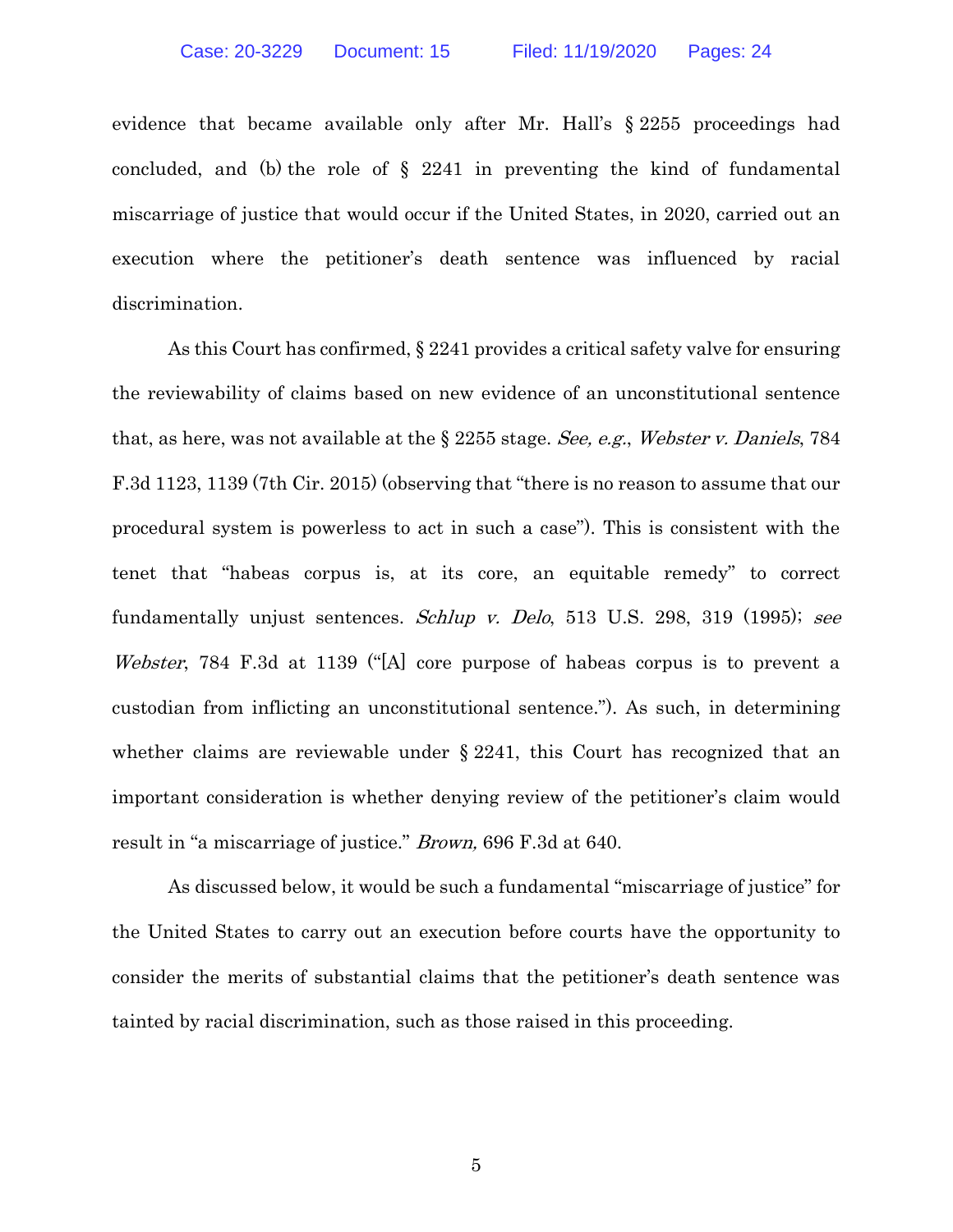### <span id="page-11-0"></span>II. When a Habeas Petitioner Presents Previously Unavailable Evidence that His Death Sentence Was Influenced by Racial Discrimination, No Procedural Requirement Should Prevent a Merits Review of the Claims and a Stay of Execution.

The Court should review the merits of Mr. Hall's petition because claims involving racial discrimination in the meting of a capital punishment implicate the miscarriage-of-justice principles that have long been recognized as shaping the core of the habeas corpus remedy. Such claims are fundamentally different in kind than other constitutional claims and impose harms extending beyond a particular defendant. Indeed, racial discrimination in capital cases impose unique harms on society as a whole and to the rule of law itself.

Accordingly, courts have recognized the unique nature of race in the context of capital cases and have relaxed procedural requirements where serious substantive allegations of racial discrimination exist. For example, in Buck v. Davis, the Supreme Court reopened the judgment because the petitioner presented evidence that he was sentenced to death in part because he is Black. 137 S. Ct. 759 (2017). In Buck, defense counsel had presented an "expert" who testified before the jury that because Mr. Buck is Black, he posed a greater risk of committing future acts of criminal violence. Id. at 768–69. The introduction of this "powerful racial stereotype—that of black men as violence prone"—was "odious in all aspects." Id. at 776 (quotation marks and citation omitted); id. at 778. The real possibility that Mr. Buck was sentenced to death, at least in part, because he is Black injured not only Mr. Buck, but also public confidence in the criminal justice system. See id. As a result, Mr. Buck's case was "extraordinary" and reopening the judgment was appropriate—even though Mr.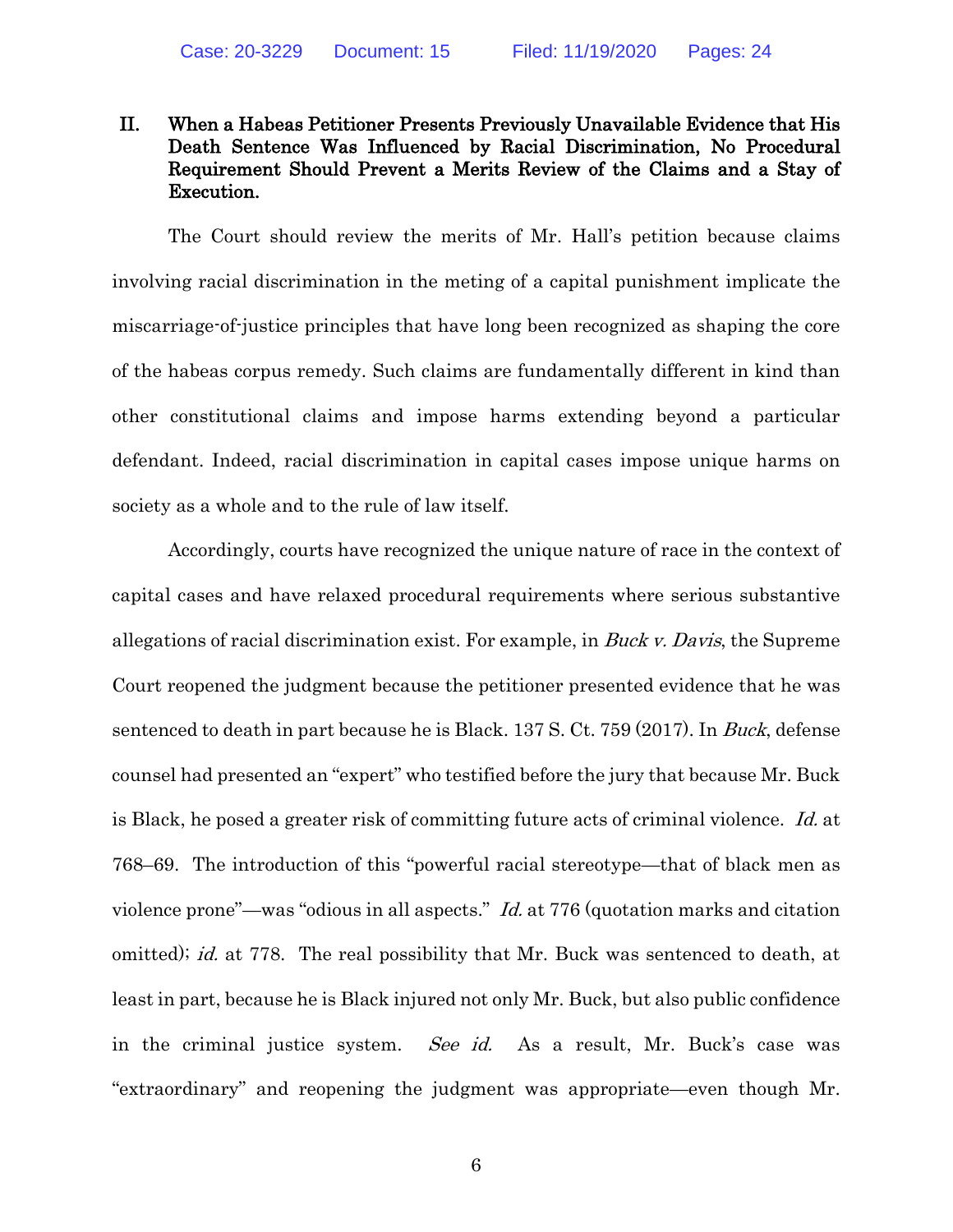Buck's habeas petition, and a prior motion to reopen the judgment, had both been denied years earlier. Id. at 777.

Just as fundamental principles of equity required merits review of Mr. Buck's claim that his death sentence had been tainted by racial discrimination, those principles require the court to consider the merits of Mr. Hall's substantial claims that his death sentence was influenced by such discrimination.

<span id="page-12-2"></span><span id="page-12-1"></span><span id="page-12-0"></span>Because "habeas corpus is, at its core, an equitable remedy," Schlup, 513 U.S. at 319, "equitable principles have traditionally governed the substantive law of habeas corpus." *Holland v. Florida*, 560 U.S. 631, 646 (2010) (citation and internal quotation marks omitted). In cases involving habeas challenges to state judgments, these equitable principles include federalism, comity, and the state's interest in finality. The anti-retroactivity doctrine set forth in *Teague v. Lane*, 489 U.S. 288 (1989), and the procedural default doctrine established in Wainwright v. Sykes, 433 U.S. 72 (1977), promote these principles. These doctrines help maintain the balance of federalism and ensure the "state trial on the merits [is] the 'main event,'" Wainwright, 433 U.S. at 90, by limiting the circumstances under which habeas courts may grant relief based on federal claims that were not properly presented to the state court or that did not exist at the time of the petitioner's trial or direct appeal.

<span id="page-12-4"></span>But the interests in comity and federalism are inapplicable where a petitioner was prosecuted by the federal government. As this Court has explained, "the comity concerns that exist with respect to state-court proceedings are not present for federal prosecutions." Webster, 784 F.3d at 1138. And, of course, a federal court's interests

<span id="page-12-3"></span>7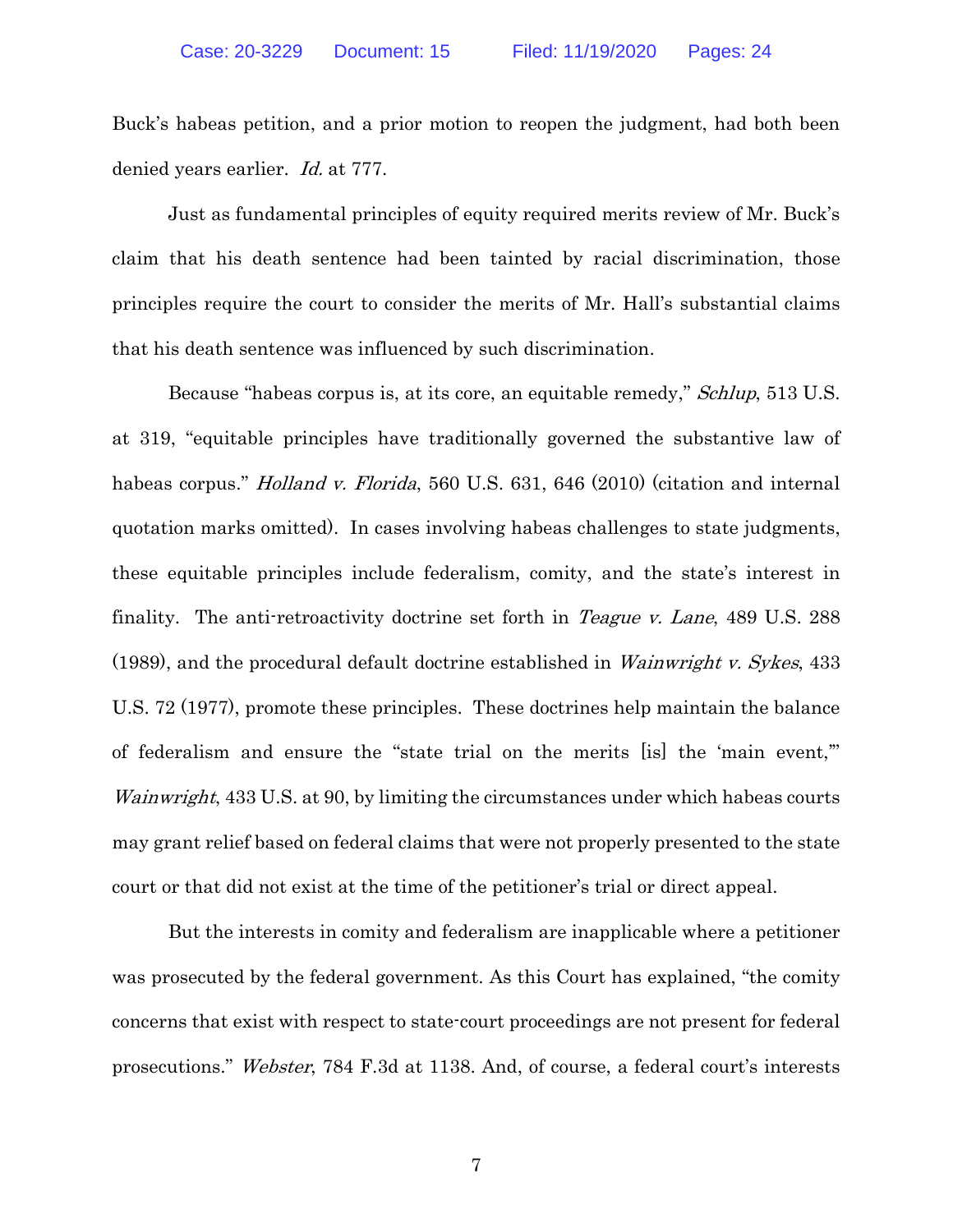in respecting federalism are not implicated when a petitioner seeks habeas relief from a federal court and challenges a federal prosecution. Thus, it is only the government's interest in finality that is implicated in post-conviction challenges to federal sentences.

<span id="page-13-1"></span><span id="page-13-0"></span>That interest is important, but it is not absolute. Courts have long recognized that the habeas writ must "be administered with the initiative and flexibility essential to insure that miscarriages of justices within its reach are surfaced and corrected." Harris v. Nelson, 394 U.S. 286, 291 (1969). "Habeas is not 'a static, narrow, formalistic remedy; its scope has grown to achieve its grand purpose." Boumediene v. Bush, 553 U.S. 723, 780 (2008) (quoting Jones v. Cunningham, 371 U.S. 236, 243 (1963)). Consistent with its common-law roots, the Great Writ is "adaptable," providing a remedy as needed to correct fundamentally unjust convictions or sentences. See id. at 779; see also Harris, 394 U.S. at 291 (noting the "scope and flexibility of the writ—its capacity to reach all manner of illegal detention—its ability to cut through barriers of form and procedural mazes—have always been emphasized and jealously guarded by courts and lawmakers"). These equitable principles continue to inform the exercise of the writ even after the passage of the Antiterrorism and Effective Death Penalty Act ("AEDPA"). See Holland, 560 U.S. at 646.

As a result, even in cases concerning prosecutions by a state, neither comity nor finality can be absolute bars to habeas review, and courts must take other considerations into account in appropriate cases when deciding whether to review a

<span id="page-13-2"></span>8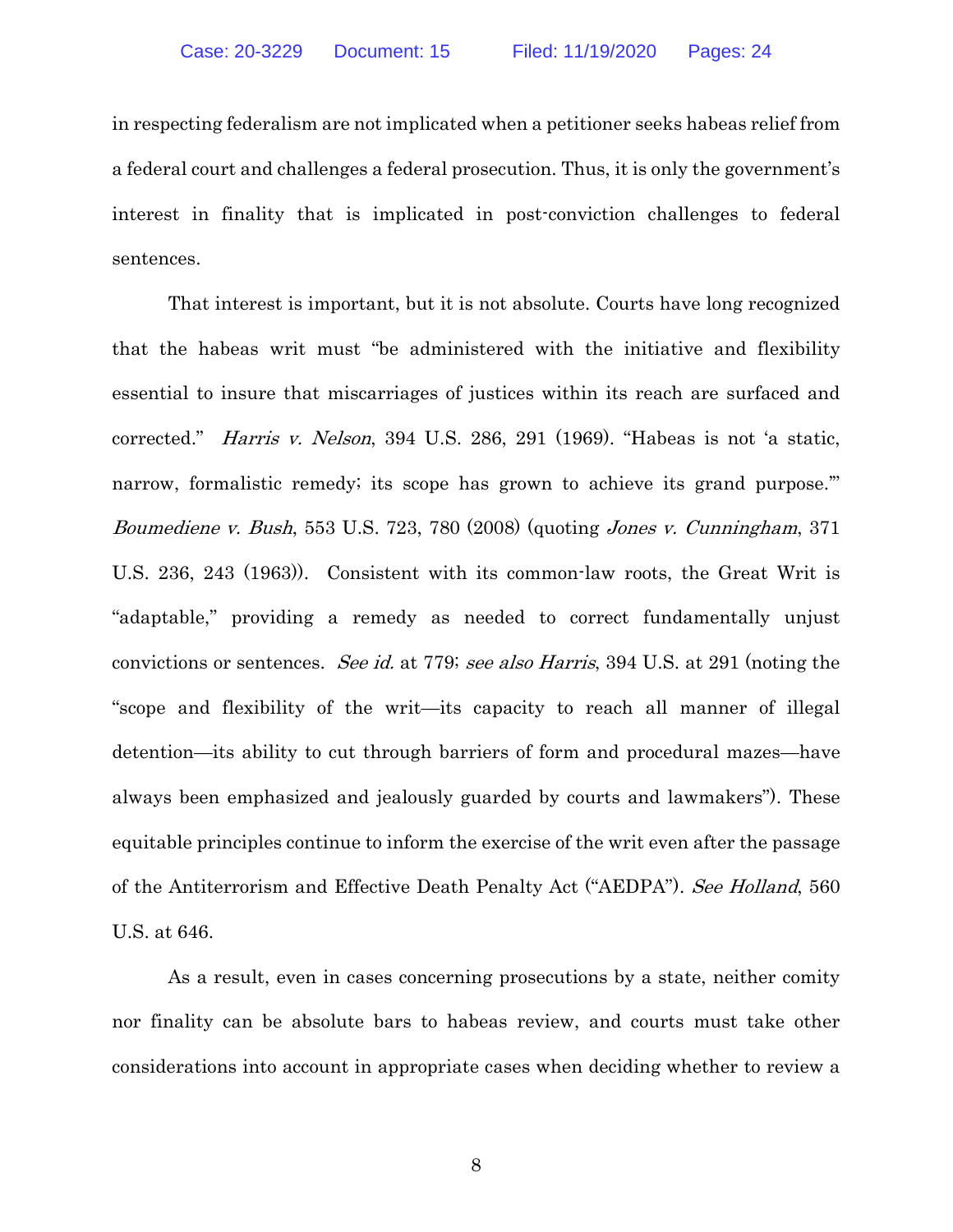habeas petitioner's claims on the merits. In the procedural default context, the Court has recognized two circumstances in which a federal habeas court must excuse noncompliance with a state procedural rule to consider the merits of a federal claim: when there is cause and prejudice for the default, or when enforcing the default would result in a fundamental miscarriage of justice. The principles underlying the latter exception make clear that no procedural obstacle should prevent a habeas court from reaching the merits when a habeas petitioner presents compelling evidence that his death sentence was influenced by racial discrimination.

<span id="page-14-1"></span><span id="page-14-0"></span>First, a petitioner can overcome a procedural bar by establishing cause for the default and prejudice. See, e.g., Wainwright, 433 U.S. at 87. For example, in Martinez v. Ryan, the Court held that a petitioner may establish cause to excuse a procedural default "when an attorney's errors (or the absence of an attorney) caused a procedural default in an initial-review collateral proceeding." 566 U.S. 1, 14 (2012). This Court said the rule announced in *Martinez* was necessary as "an equitable matter," *id.*, to protect the "bedrock principle" that any person haled into court is provided "effective assistance of counsel," id. at 12. When a federal court finds cause and prejudice, it is not granting relief; rather, the court is allowing consideration of "the merits of a claim that otherwise would have been procedurally defaulted." Id. at 17. In allowing petitioner an opportunity to be heard on the merits of the claim, the Court acknowledged the importance of the underlying claim in the equitable administration of justice.

Second, a petitioner can overcome a procedural bar when necessary to correct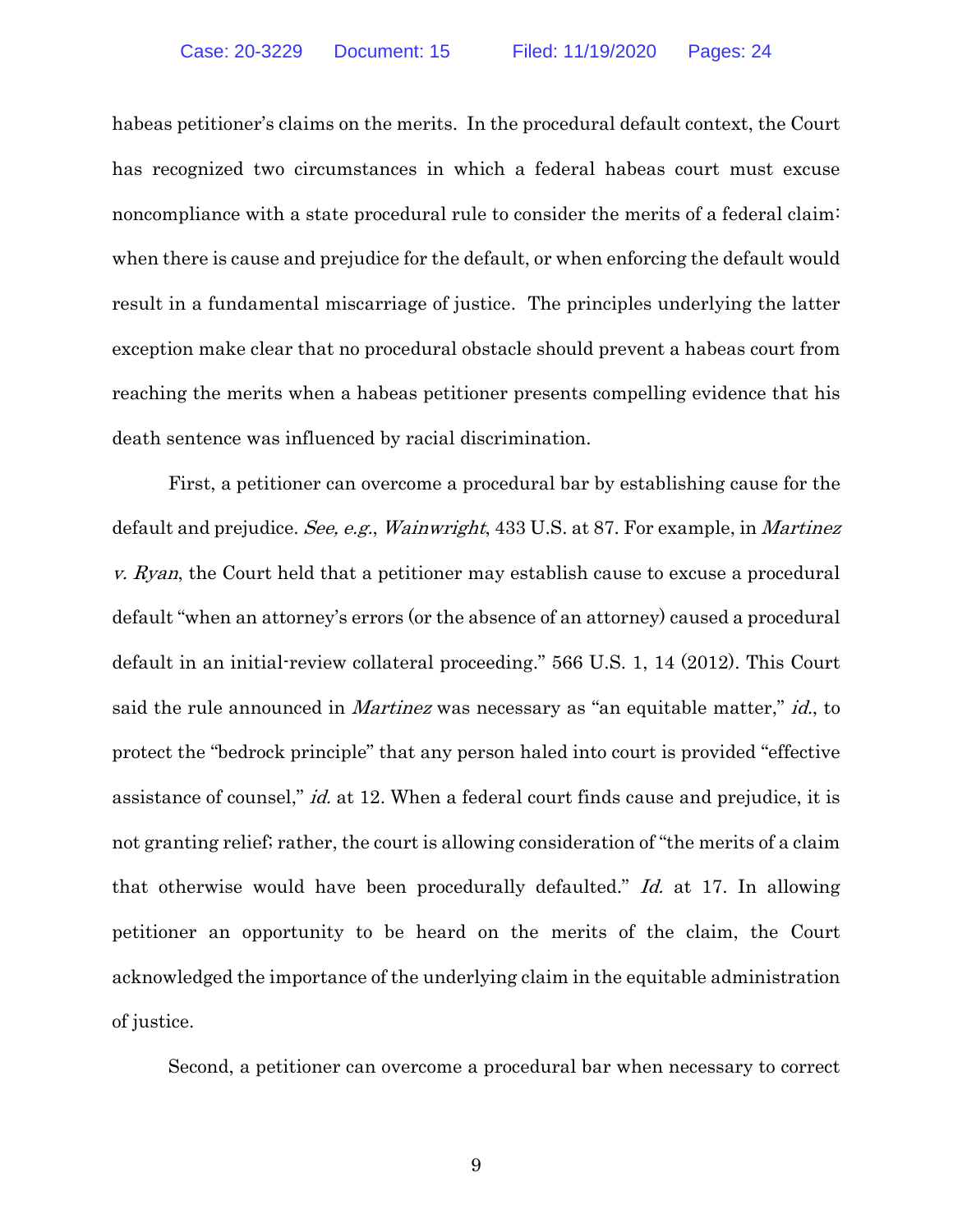<span id="page-15-3"></span><span id="page-15-0"></span>a "fundamental miscarriage of justice." Coleman v. Thompson, 501 U.S. 722, 750 (1991). As this Court explained in Murray v. Carrier, "'in appropriate cases' the principles of comity and finality that inform the concepts of cause and prejudice 'must yield to the imperative of correcting a fundamentally unjust incarceration.'" 477 U.S. 478, 495 (1986) (quoting *Engle v. Isaac*, 456 U.S. 107, 135 (1982)) (alteration omitted). "In an effort to 'balance the societal interests in finality, comity, and conservation of scarce judicial resources with the individual interest in justice that arises in the extraordinary case,' the Court has recognized a miscarriage-of-justice exception." *House v. Bell*, 547 U.S. 518, 536 (2006) (quoting *Schlup*, 513 U.S. at 324).

<span id="page-15-2"></span><span id="page-15-1"></span>Thus, in determining whether Mr. Hall should have an opportunity to litigate the merits of his substantial racial discrimination claims, this Court must consider whether allowing his execution to proceed with a consideration of those claims would result in a miscarriage of justice. This analysis is particularly important because this case involves a federal sentence of death, where there is no countervailing interest in federalism or comity and no other judicial forum where Mr. Hall can present his claims. See generally McQuiggin v. Perkins, 569 U.S. 383, 394 (2013) (holding that the miscarriage of justice exception applicable to state procedural defaults was similarly applicable to a petitioner's failure to comply with AEDPA's one-year statute of limitation, and stressing that "[i]t would be passing strange to interpret a statute seeking to promote federalism and comity as requiring stricter enforcement of federal procedural rules than procedural rules established and enforced by the States") (alteration omitted).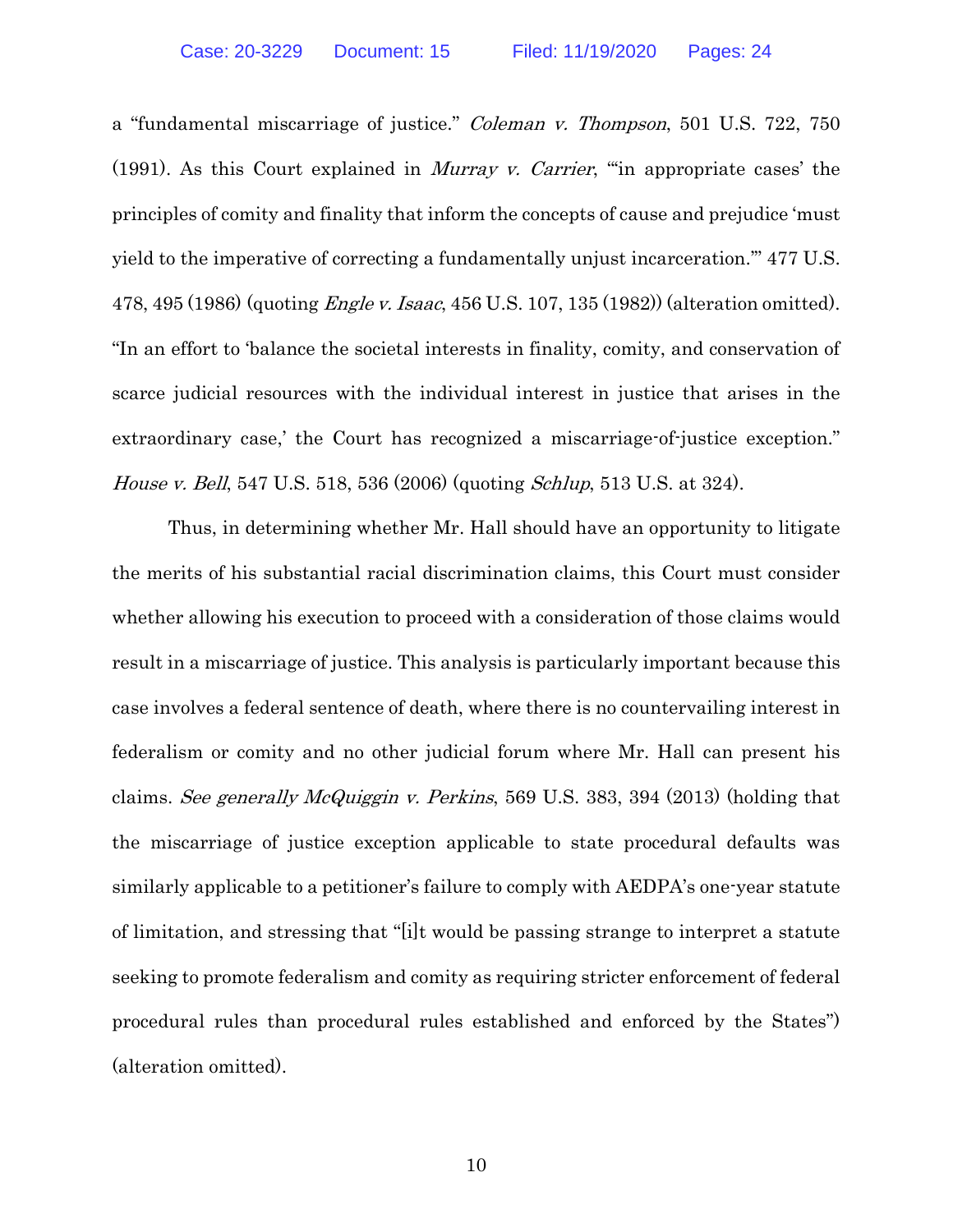<span id="page-16-2"></span><span id="page-16-0"></span>Thus far, the Supreme Court has applied the "miscarriage of justice" exception in cases involving strong evidence that a prisoner is actually innocent of the underlying offense, see House, 547 U.S. at 536–37; Schlup, 513 U.S. at 315–16, 327, or compelling evidence that he is "actually innocent" of the death penalty—meaning that, in light of the new evidence, no reasonable juror would have found the petitioner eligible for the death penalty under state law. Sawyer v. Whitley, 505 U.S. 333, 336 (1992).

<span id="page-16-3"></span><span id="page-16-1"></span>But, while the incarceration or execution of an innocent person are prototypical examples of "fundamentally unjust" results, they are not the only examples. Indeed, one scholar recently noted that the Supreme Court "has repeatedly demonstrated a belief that concerns involving racial animus outweigh the concerns like finality and efficiency that underlie most procedural barriers." Carrie Leonetti, Smoking Guns: The Supreme Court's Willingness to Lower Procedural Barriers to Merits Review in Cases Involving Egregious Racial Bias in the Criminal Justice System, 101 Marq. L. Rev. 205, 212 (2017).

Allowing an execution to proceed even though a defendant has presented significant evidence that his death sentence was influenced by racial discrimination would be a "miscarriage of justice." That is true from the perspectives of the defendant, the public, and the rule of law. As the Supreme Court explained recently, the possibility that a defendant has been sentenced to death because of his race represents "a disturbing departure from a basic premise of our criminal justice system: Our law punishes people for what they do, not who they are." *Buck*, 137 S.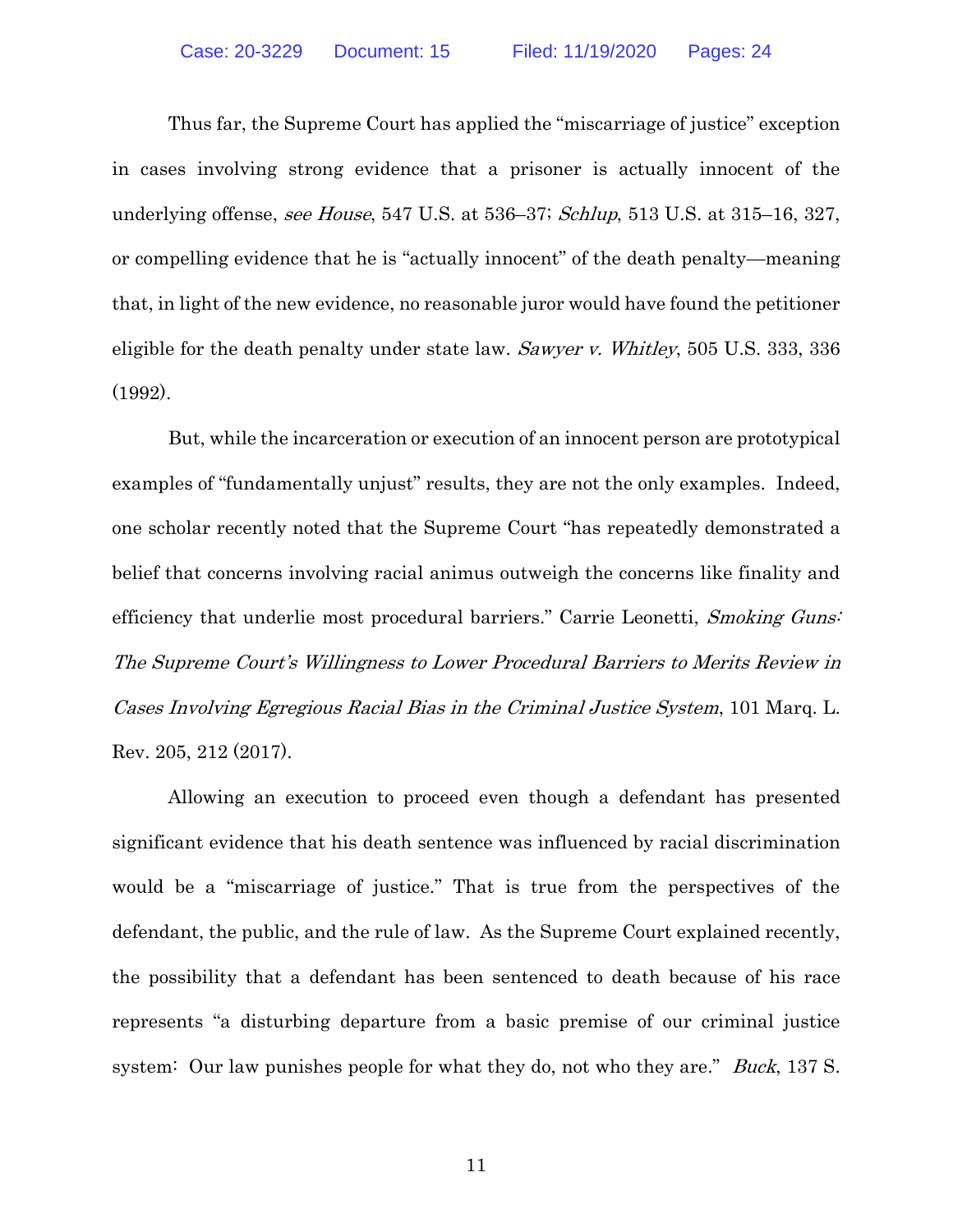Ct. at 778. "Dispensing punishment on the basis of an immutable characteristic flatly contravenes this guiding principle." Id.

And as the Court elaborated in *Buck*, this "departure from basic principle" that our law does not punish people for immutable characteristics is even more profound when that immutable characteristic is race. Id. ""Discrimination on the basis of race, odious in all aspects, is especially pernicious in the administration of justice.'" Id. (quoting *Rose v. Mitchell*, 443 U.S. 545, 555 (1979)). "Relying on race to impose a criminal sanction 'poisons public confidence' in the judicial process. It thus injures not just the defendant, but 'the law as an institution, the community at large, and the democratic ideal reflected in the processes of our courts.'" Id. (alteration omitted) (quoting Davis v. Ayala, 135 S. Ct. 2187, 2208 (2015), and Rose, 443 U.S. at 556).

These principles apply with special force when an individual identifies racial animus in the capital context. In such cases, the state's—or here, the United States' ordinary interest in "finality deserves little weight," because the state "lack[s] an interest in enforcing a capital sentence obtained on so flawed a basis." Id. at 779.

Here, Mr. Hall has presented substantial claims of racial discrimination in both the selection of the all-white jury that condemned him to death, and in the administration of the federal capital system altogether. (See Hall Pet. at 1–3, 9–14.) Those claims implicate the same kinds of unique harms that were at issue in *Buck*.

The Supreme Court has recognized that "blanket discretion to peremptorily strike prospective jurors for any reason can clash with the dictates of the Equal Protection Clause of the Fourteenth Amendment to the United States Constitution."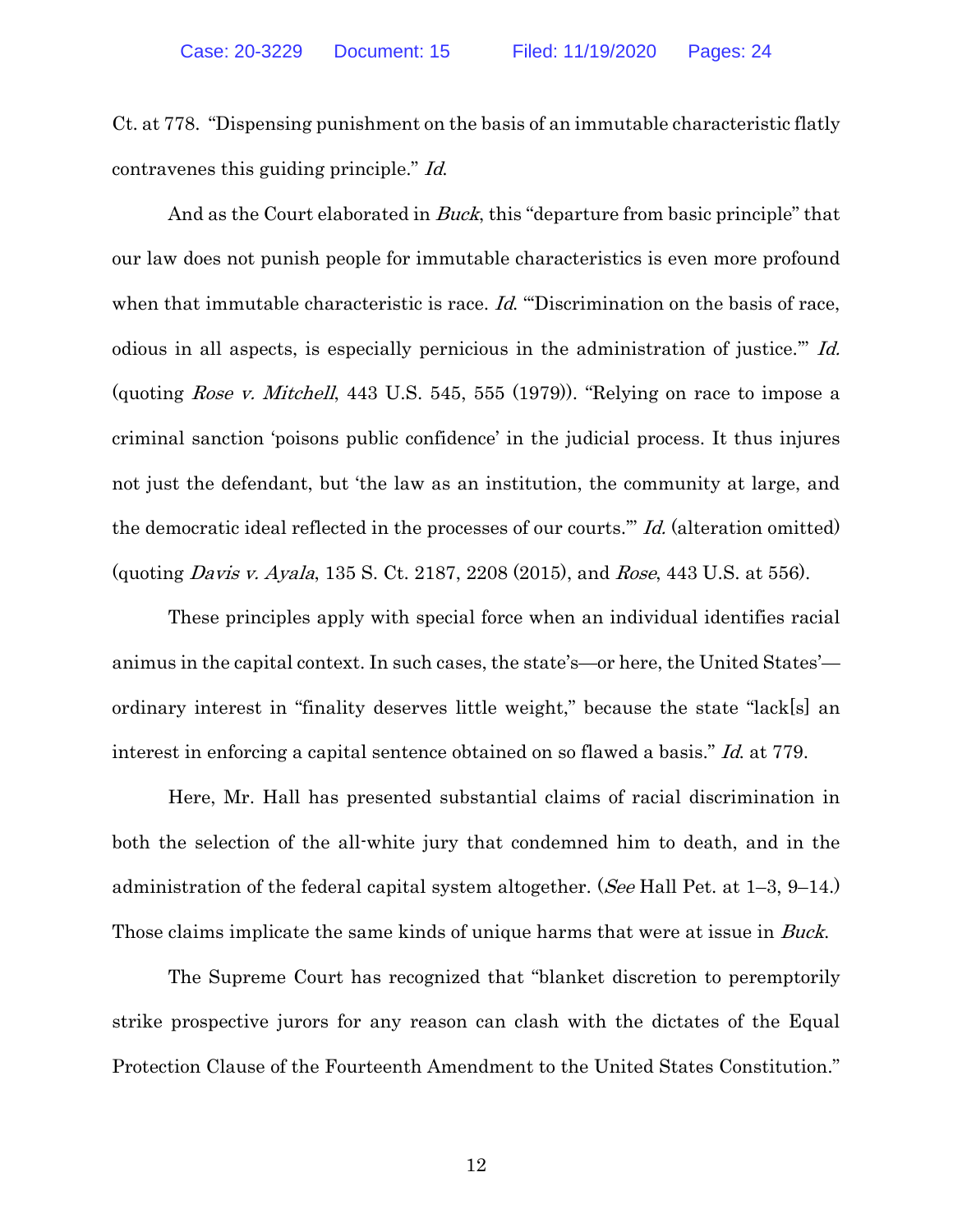<span id="page-18-2"></span><span id="page-18-0"></span>Flowers v. Mississippi, 139 S. Ct. 2228, 2238 (2019). "The Constitution forbids striking even a single prospective juror for a discriminatory purpose." Id. at 2243. Racially injurious practices in jury selection must be ferreted out because when the prosecution's choice of jurors is tainted with racial bias, that "overt wrong . . . casts doubt over the obligation of the parties, the jury, and indeed the court to adhere to the law throughout the trial  $\ldots$ ." Powers v. Ohio, 499 U.S. 400, 412 (1991). "By taking steps to eradicate racial discrimination from the jury selection process, Batson sought to protect the rights of defendants and jurors, and to enhance public confidence in the fairness of the criminal justice system."<sup>2</sup> Flowers, 139 S. Ct. at 2242. Further, "the very integrity of the courts is jeopardized" when the government's racial animus "'invites cynicism respecting the jury's neutrality' . . . and undermines public confidence in adjudication." Miller-El, 545 U.S. at 238 (quoting *Georgia v. McCollum*, 505 U.S. 42, 49 (1992)).

<span id="page-18-3"></span>In his § 2241 petition, Mr. Hall has also presented evidence, unavailable for his § 2255 petition, demonstrating that the application of the federal death penalty in Texas between 1988 and 2010 was disproportionately meted-out on the basis of race. (See Hall Pet. at 3, 13–14.) The analysis discussed in Mr. Hall's petition shows that federal prosecutors in Texas requested the death penalty against Black defendants at a rate six times greater than for non-Black defendants, that federal authorities authorized pursuing a death sentence against Black defendants at a rate

<span id="page-18-1"></span><sup>2</sup> Despite taking these steps, legal scholars and members of the Supreme Court have catalogued reams of evidence that "the discriminatory use of peremptory challenges remains a problem." Miller-El, 545 U.S. at 238 (Breyer, J., concurring); see id. at 267–69 (collecting studies and evidence regarding persistence of discriminatory peremptory strikes).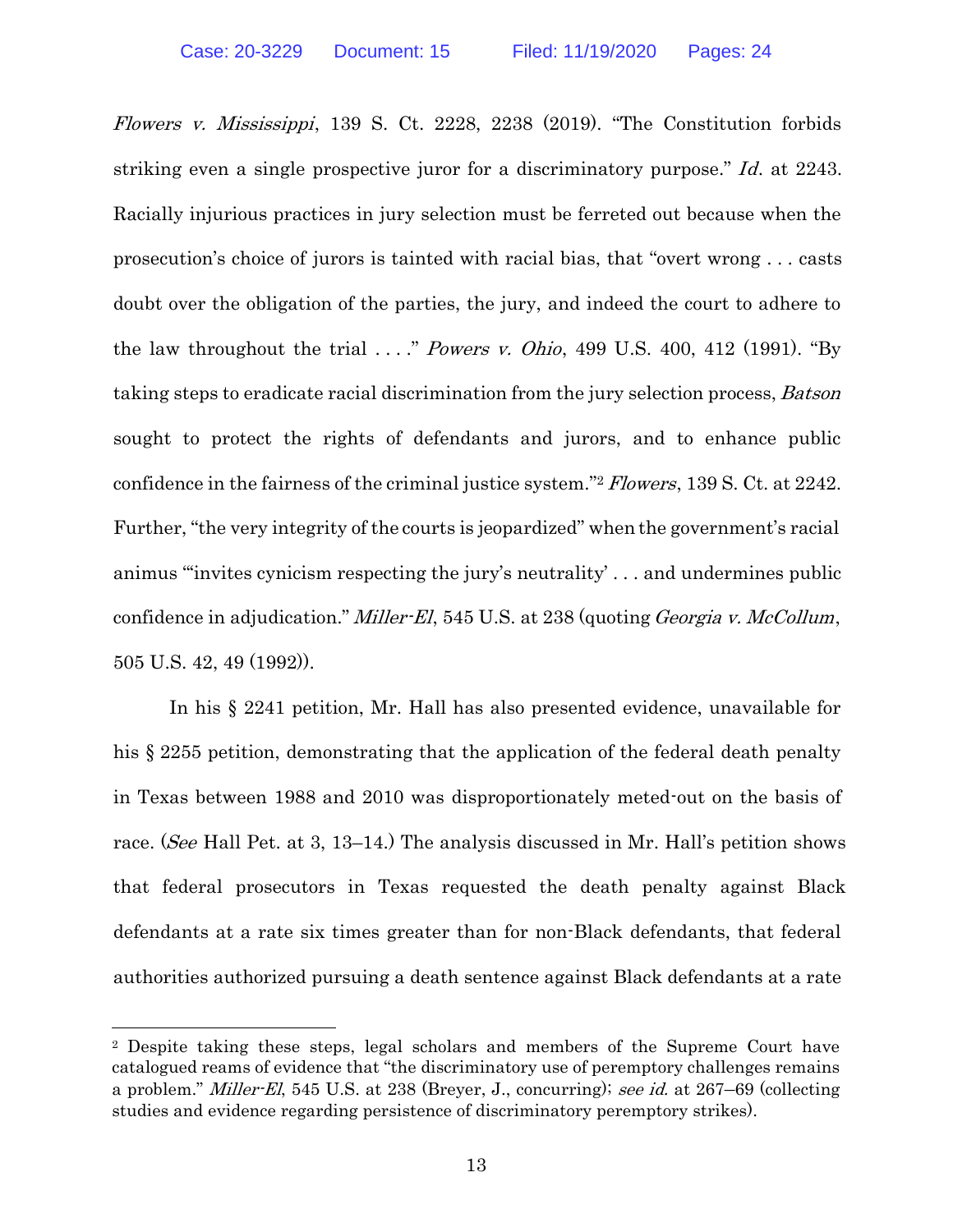nearly eight times greater than for non-Black defendants, and that a verdict of death was rendered against Black defendants at a rate nearly sixteen times greater than for non-Black defendants. (See id. at 13–14.)

<span id="page-19-1"></span>This evidence likewise warrants full merits consideration, as it would be a miscarriage of justice for the United States to carry out an execution based on a death sentence influenced by such discrimination. The Supreme Court has previously observed that "[i]t would seem to be incontestable that the death penalty inflicted on one defendant is 'unusual' if it discriminates against him by reason of his race, religion, wealth, social position, or class." Furman v. Georgia, 408 U.S. 238, 242 (1972) (Douglas, J., concurring); accord Graham v. Collins, 506 U.S. 461, 484 (1993) (Thomas, J., concurring) (describing "the specter of racial prejudice" as "the paradigmatic capricious and irrational sentencing factor"). The risk of racial prejudice infecting a capital sentencing proceeding is especially serious in light of the complete finality of the death sentence. Turner v. Murray, 476 U.S. 28, 35 (1986).

<span id="page-19-4"></span><span id="page-19-3"></span><span id="page-19-2"></span><span id="page-19-0"></span>In sum, procedural rules must not be "so inflexible that [they] may not yield to exceptional circumstances where the need for the remedy afforded by the writ of habeas corpus is apparent." *Bowen v. Johnston*, 306 U.S. 19, 27 (1939). Evidence that racial animus played any role in a capital trial and selection of the death penalty creates precisely the kind of "fundamentally unjust" result that the writ of habeas corpus is designed to prevent. Murray, 477 U.S. at 495. Nor can interests in finality justify denying Mr. Hall's request for a stay. When, as here, there is compelling evidence that racial discrimination influenced a petitioner's death sentence, that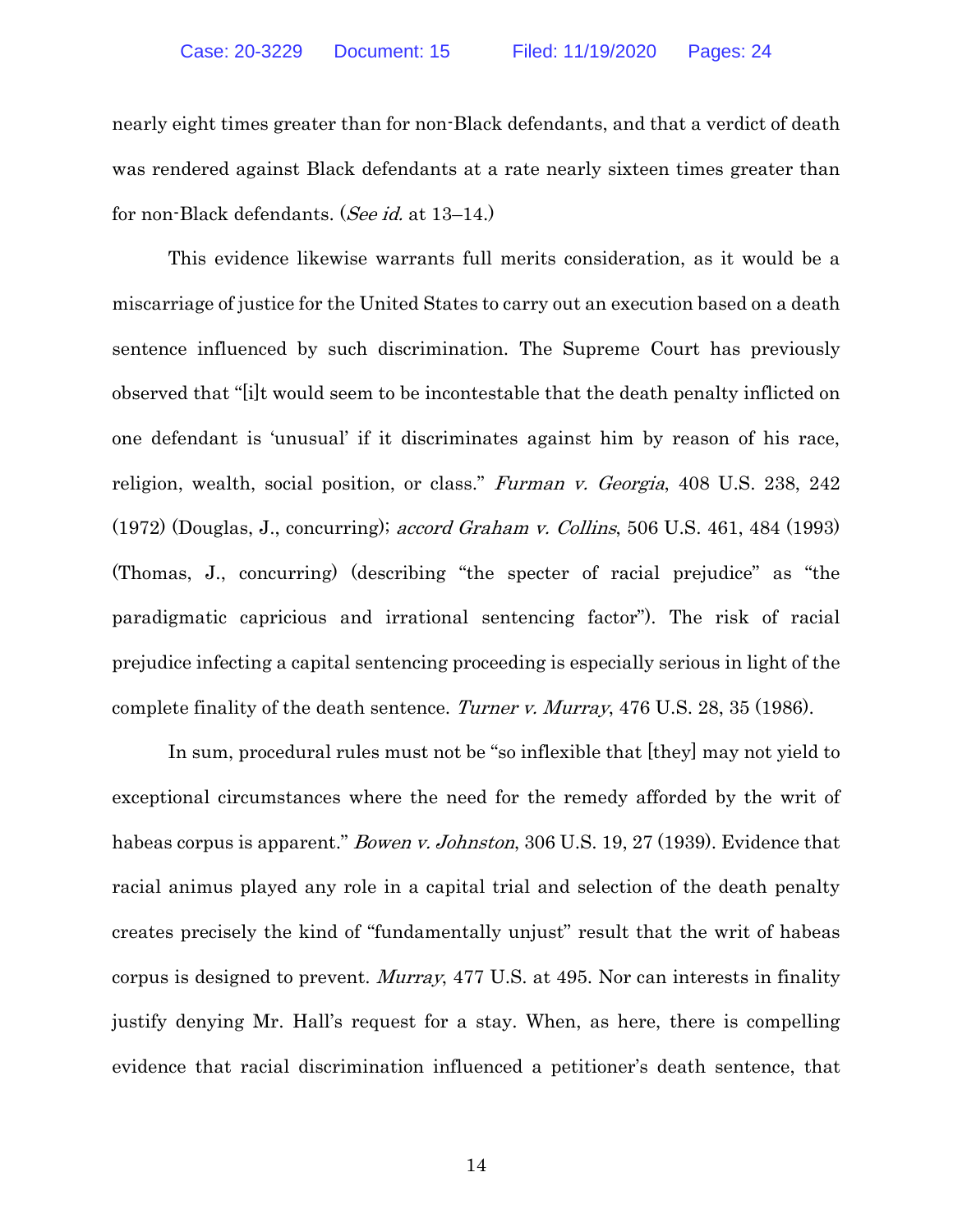sentence is fundamentally unjust, and the government's ordinary "interest in finality [deserves] little weight." *Buck*, 137 S. Ct. at 779. Federal habeas courts must therefore be permitted to reach the merits of a petitioner's claims.

This Court should therefore hold that the § 2241 safety valve is available when, as here, a petitioner facing execution by the United States has presented compelling evidence that his sentence of death is tainted by racism.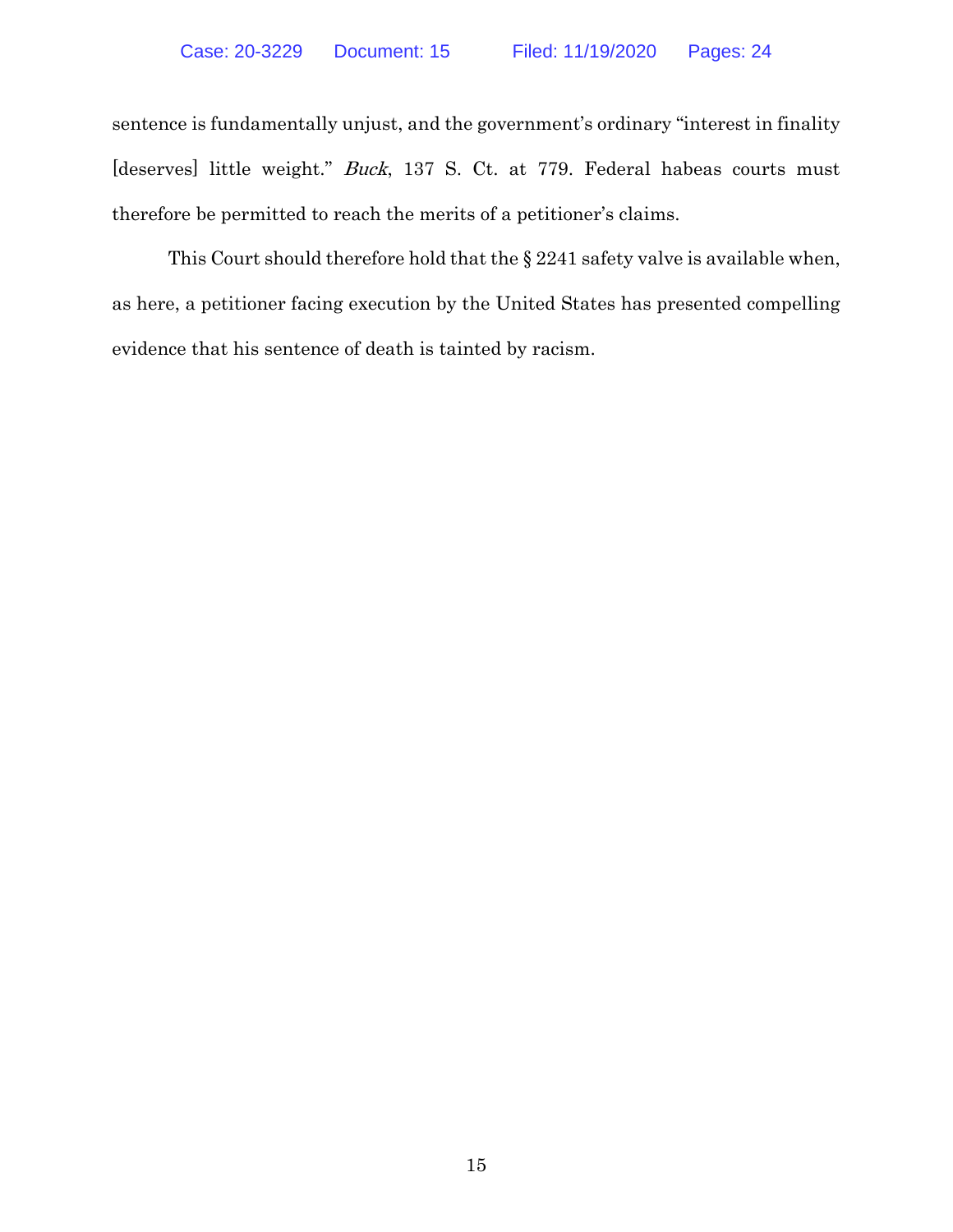#### **CONCLUSION**

<span id="page-21-0"></span>The Court should direct the entry of a stay of execution, so that Mr. Hall is not put to death without any court considering the merits of his substantial claims that his sentence was the product of racial discrimination.

Dated: November 18, 2020 Respectfully submitted,

/s/ Jin Hee Lee

SHERRILYN A. IFILL President and Director-Counsel SAM SPITAL KEVIN E. JASON NAACP LEGAL DEFENSE & EDUCATIONAL FUND, INC. 40 Rector Street, 5th Floor New York, NY 10006 sspital@naacpldf.org

JIN HEE LEE\* ANUJA D. THATTE MAHOGANE D. REED NAACP LEGAL DEFENSE & EDUCATIONAL FUND, INC. 700 14th Street NW Washington, DC 20005 (202) 682-1300 jlee@naacpldf.org \*Counsel of Record

Counsel for Amicus Curiae NAACP Legal Defense & Educational Fund, Inc.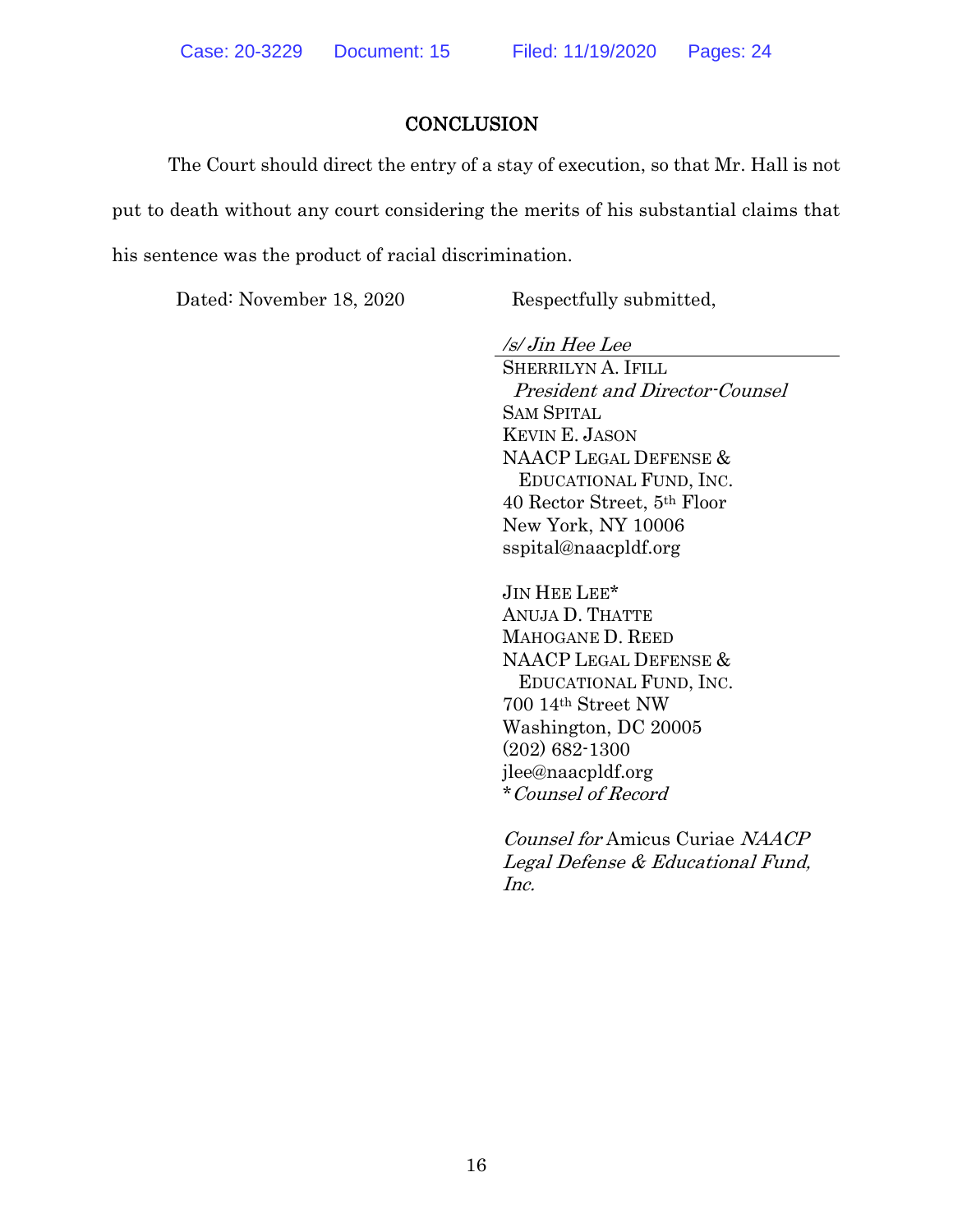#### CERTIFICATE OF RULE 32 COMPLIANCE

<span id="page-22-0"></span>Pursuant to Federal Rules of Appellate Procedure 29 and  $32(g)(1)$  and Circuit Rules of the United States Court of Appeals for the Seventh Circuit 29 and 32(c), I hereby certify that this brief complies with the stated type-volume limitations. The text of the brief was prepared in Century 12-point font, with footnotes in Century 11 point font. This brief consists of 3,716 words, excluding those items noted in Federal Rule of Appellate Procedure 32(f). This certification is based on the word count function of the Microsoft Office Word processing software, which was used in preparing this brief.

Dated: November 18, 2020

/s/ Jin Hee Lee

JIN HEE LEE NAACP LEGAL DEFENSE & EDUCATIONAL FUND, INC. 700 14th Street NW Washington, DC 20005 (202) 682-1300 jlee@naacpldf.org